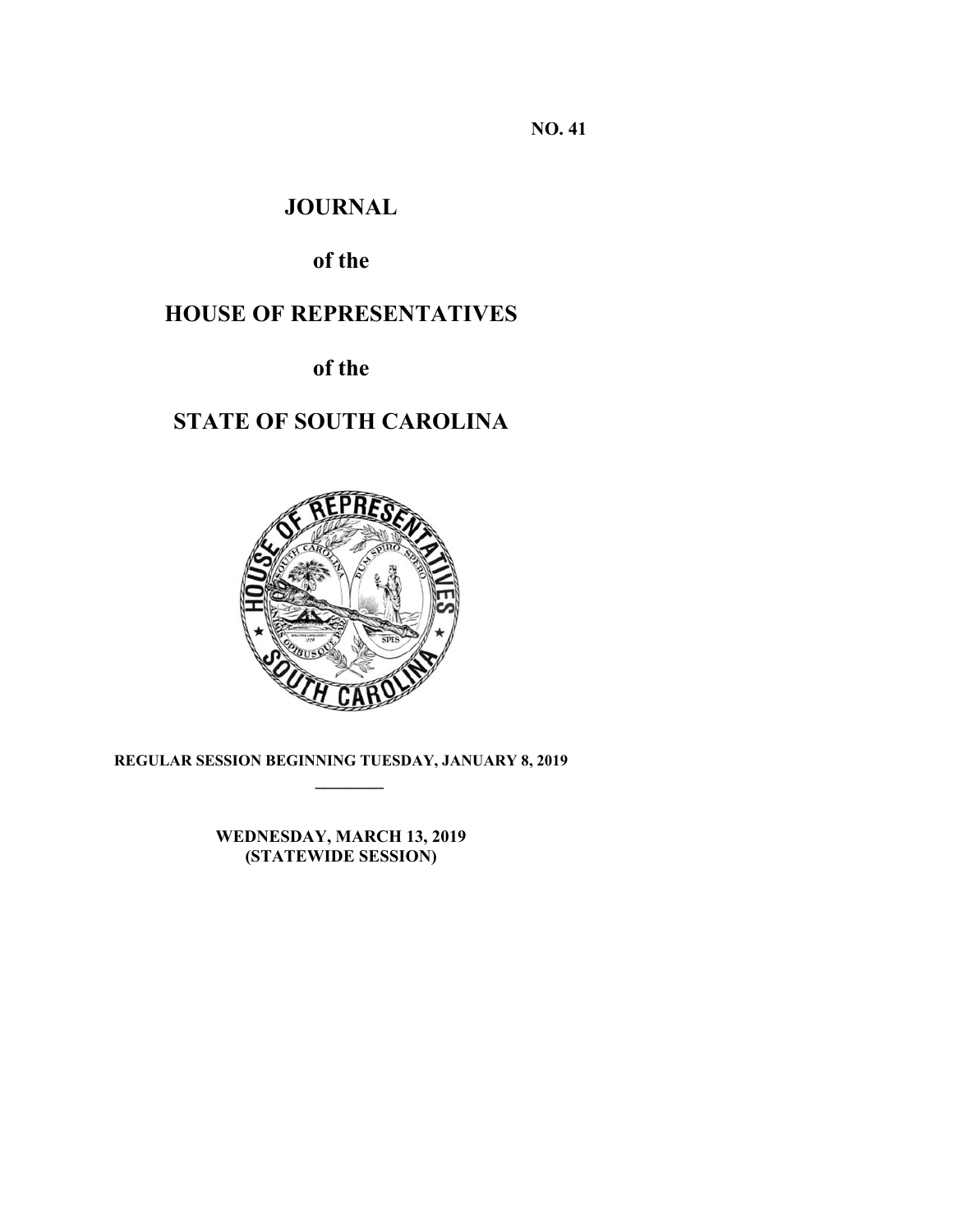### **Wednesday, March 13, 2019 (Statewide Session)**

Indicates Matter Stricken Indicates New Matter

The House assembled at 10:30 a.m.

Deliberations were opened with prayer by Rev. Charles E. Seastrunk, Jr., as follows:

 Our thought for today is from Psalm 145:9: "The Lord is good to all, and His compassion is over all that He has made."

 Let us pray. Give us courage, O God, to tell stories of hope and Your love to all in this House. Remind us to know how to live as You have taught us. Spirit of truth, free us from all that distracts us from You and the work we are called to do. Continue to strengthen us and give these Representatives and staff the courage and integrity in all decisions they make. Bless our Nation, President, State, Governor, Speaker, staff, and all who give of their talents and time to this great cause. May we give thanks to our defenders of freedom and first responders. Heal the wounds, those seen and those hidden, of our brave warriors who suffer and sacrifice for our freedom. Lord, in Your mercy, hear our prayers. Amen.

Pursuant to Rule 6.3, the House of Representatives was led in the Pledge of Allegiance to the Flag of the United States of America by the SPEAKER.

After corrections to the Journal of the proceedings of yesterday, the SPEAKER ordered it confirmed.

### **ROLL CALL**

The roll call of the House of Representatives was taken resulting as follows:

| Alexander        | Anderson       | Atkinson       |
|------------------|----------------|----------------|
| Bailey           | <b>Bales</b>   | Ballentine     |
| Bannister        | Bennett        | Bernstein      |
| <b>Blackwell</b> | <b>Bradley</b> | <b>Brawley</b> |
| <b>Brown</b>     | <b>Bryant</b>  | <b>Burns</b>   |
| Calhoon          | Caskey         | Chellis        |
| Clary            | Clemmons       | Clyburn        |
| Cobb-Hunter      | Collins        | B. Cox         |
| W. Cox           | Crawford       | Davis          |
| Dillard          | Elliott        | Erickson       |
|                  |                |                |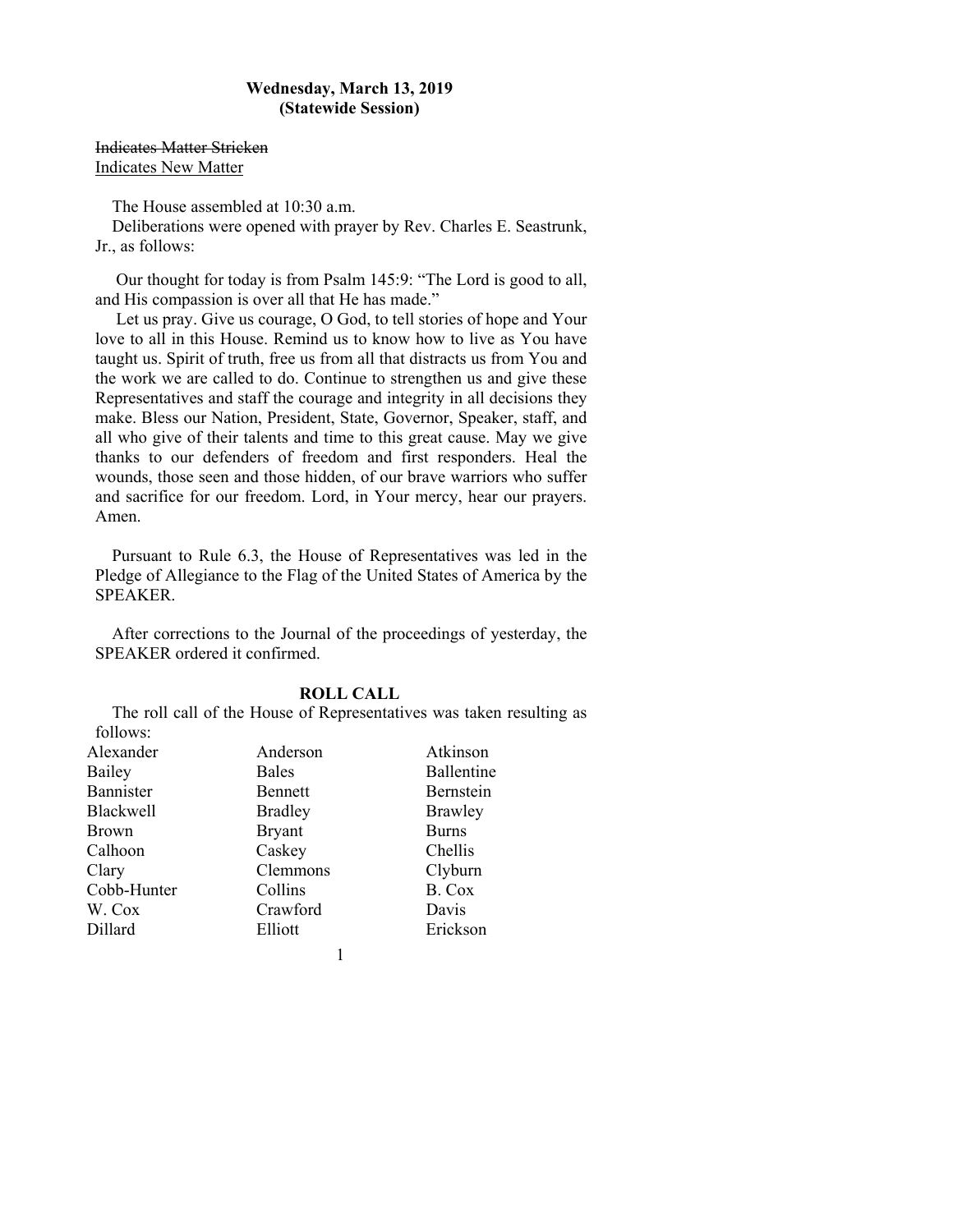| Felder      | Finlay           | Forrest     |
|-------------|------------------|-------------|
| Forrester   | Fry              | Funderburk  |
| Gagnon      | Garvin           | Gilliam     |
| Govan       | Hardee           | Hart        |
| Hayes       | Henderson-Myers  | Henegan     |
| Herbkersman | Hewitt           | Hill        |
| Hiott       | Hixon            | Hosey       |
| Howard      | Huggins          | Hyde        |
| Jefferson   | Johnson          | Kimmons     |
| King        | Kirby            | Ligon       |
| Long        | Lowe             | Lucas       |
| Mace        | Magnuson         | Martin      |
| McCoy       | McCravy          | McDaniel    |
| McGinnis    | McKnight         | Moore       |
| Morgan      | D. C. Moss       | V.S. Moss   |
| Murphy      | <b>B.</b> Newton | W. Newton   |
| Norrell     | Ott              | Parks       |
| Pendarvis   | Pope             | Ridgeway    |
| Rivers      | Rose             | Rutherford  |
| Sandifer    | Simmons          | Simrill     |
| G. M. Smith | G. R. Smith      | Sottile     |
| Spires      | Stavrinakis      | Stringer    |
| Tallon      | Taylor           | Thigpen     |
| Toole       | Trantham         | Weeks       |
| West        | Wheeler          | White       |
| Whitmire    | R. Williams      | S. Williams |
| Willis      | Wooten           | Yow         |
|             |                  |             |

### **Total Present--111**

## **LEAVE OF ABSENCE**

The SPEAKER granted Rep. LOFTIS a leave of absence for the day.

### **LEAVE OF ABSENCE**

The SPEAKER granted Rep. JORDAN a leave of absence for the day.

### **LEAVE OF ABSENCE**

The SPEAKER granted Rep. ALLISON a leave of absence for the day due to a family medical emergency.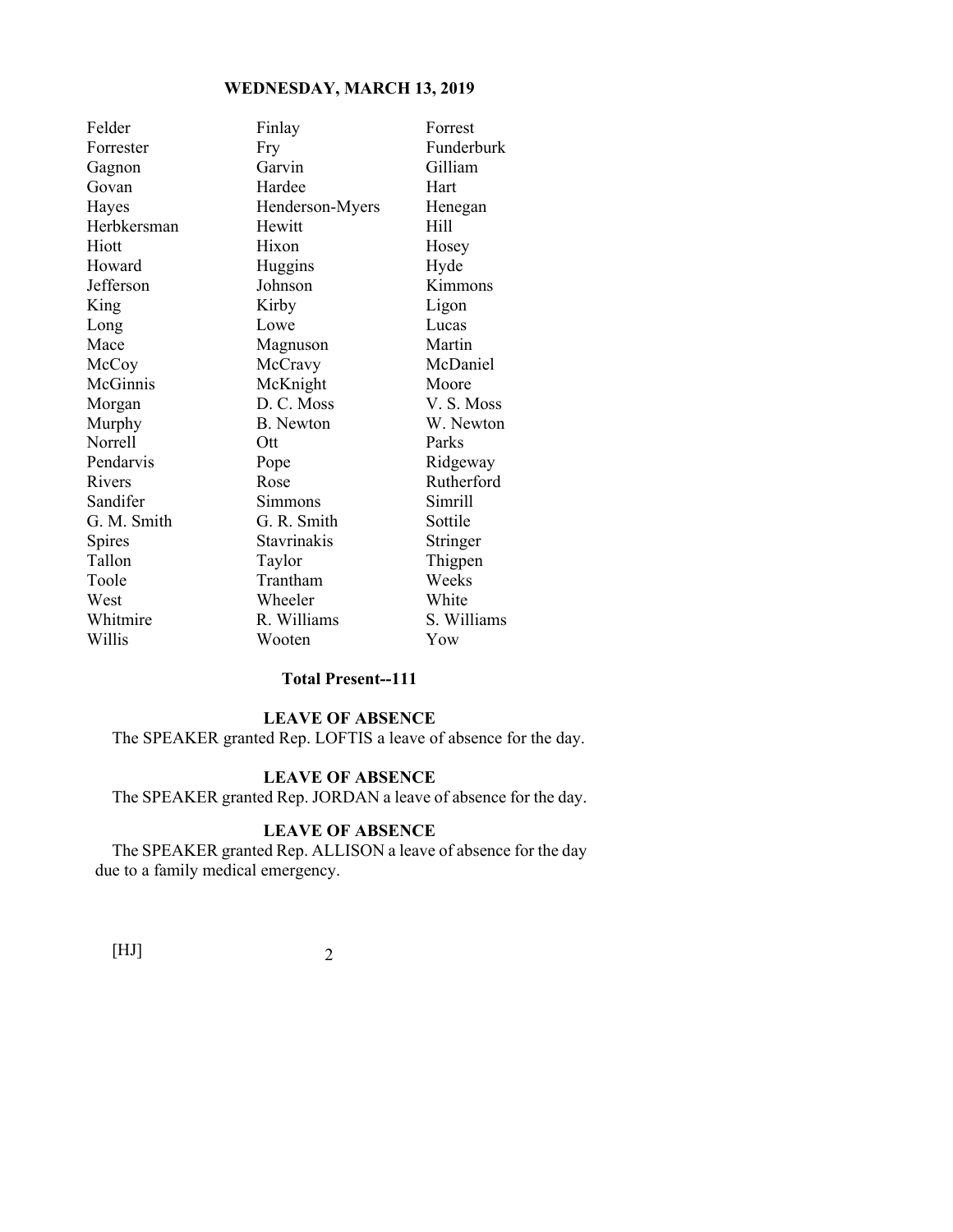### **LEAVE OF ABSENCE**

The SPEAKER granted Rep. COGSWELL a leave of absence for the day due to a family medical emergency.

### **LEAVE OF ABSENCE**

The SPEAKER granted Rep. THAYER a leave of absence for the day to attend the birth of a grandchild.

### **LEAVE OF ABSENCE**

The SPEAKER granted Rep. DANING a leave of absence for the day.

### **LEAVE OF ABSENCE**

The SPEAKER granted Rep. GILLIARD a leave of absence for the day due to medical reasons.

#### **LEAVE OF ABSENCE**

The SPEAKER granted Rep. WHEELER a temporary leave of absence.

#### **H. 4000--SENT TO THE SENATE**

The following Bill was taken up:

H. 4000 -- Ways and Means Committee: A BILL TO MAKE APPROPRIATIONS AND TO PROVIDE REVENUES TO MEET THE ORDINARY EXPENSES OF STATE GOVERNMENT FOR THE FISCAL YEAR BEGINNING JULY 1, 2019, TO REGULATE THE EXPENDITURE OF SUCH FUNDS, AND TO FURTHER PROVIDE FOR THE OPERATION OF STATE GOVERNMENT DURING THIS FISCAL YEAR AND FOR OTHER PURPOSES.

The yeas and nays were taken resulting as follows: Yeas 100; Nays 2

Those who voted in the affirmative are:

| Alexander        | Anderson       | Atkinson     |
|------------------|----------------|--------------|
| Bailey           | <b>Bales</b>   | Ballentine   |
| Bannister        | Bennett        | Bernstein    |
| <b>Blackwell</b> | <b>Bradley</b> | Brawley      |
| <b>Brown</b>     | <b>Bryant</b>  | <b>Burns</b> |
| Calhoon          | Caskey         | Chellis      |
| Clary            | Clemmons       | Clyburn      |
|                  |                |              |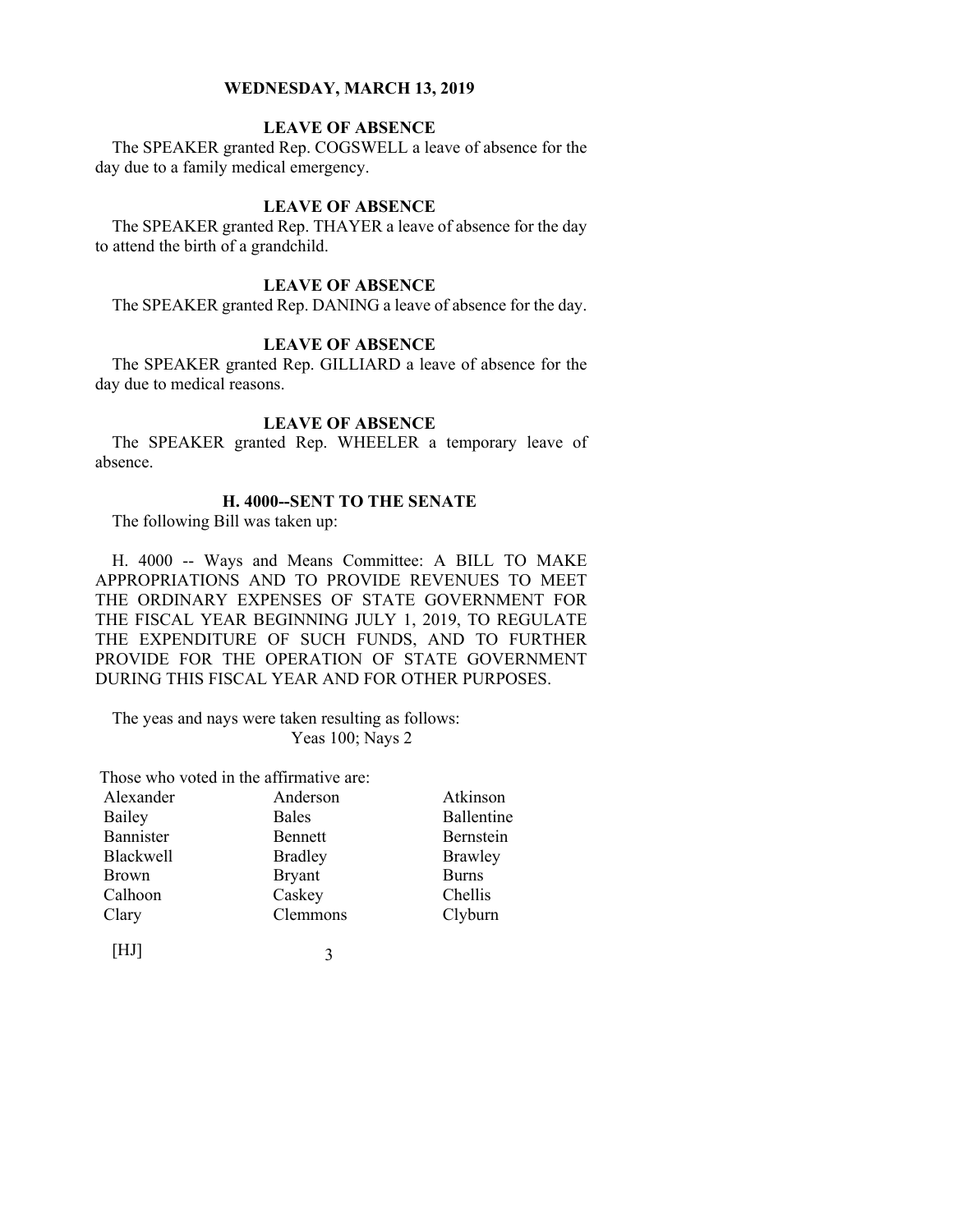| Cobb-Hunter        | Collins     | B. Cox          |
|--------------------|-------------|-----------------|
| W. Cox             | Crawford    | Davis           |
| Dillard            | Elliott     | Erickson        |
| Felder             | Finlay      | Forrest         |
| Forrester          | Fry         | Funderburk      |
| Gagnon             | Garvin      | Gilliam         |
| Hardee             | Hayes       | Henderson-Myers |
| Henegan            | Herbkersman | Hewitt          |
| Hiott              | Hixon       | Hosey           |
| Huggins            | Hyde        | Jefferson       |
| Johnson            | Kimmons     | King            |
| Kirby              | Ligon       | Long            |
| Lowe               | Lucas       | Mace            |
| Martin             | McCoy       | McCravy         |
| McDaniel           | McGinnis    | McKnight        |
| Morgan             | D. C. Moss  | V.S. Moss       |
| Murphy             | B. Newton   | W. Newton       |
| <b>Norrell</b>     | Ott         | Parks           |
| Pendarvis          | Pope        | Ridgeway        |
| Rivers             | Rose        | Sandifer        |
| Simmons            | Simrill     | G. M. Smith     |
| G. R. Smith        | Sottile     | Spires          |
| <b>Stavrinakis</b> | Stringer    | Tallon          |
| Taylor             | Toole       | Trantham        |
| Weeks              | West        | Whitmire        |
| R. Williams        | S. Williams | Willis          |
| Yow                |             |                 |

### **Total--100**

 Those who voted in the negative are: Hill Magnuson

### **Total--2**

The Bill was read the third time and ordered sent to the Senate.

### **STATEMENT FOR JOURNAL**

 I was temporarily out of the Chamber on constituent business during the vote on H. 4000 during third reading. If I had been present, I would have voted in favor of the Bill.

Rep. Chris Hart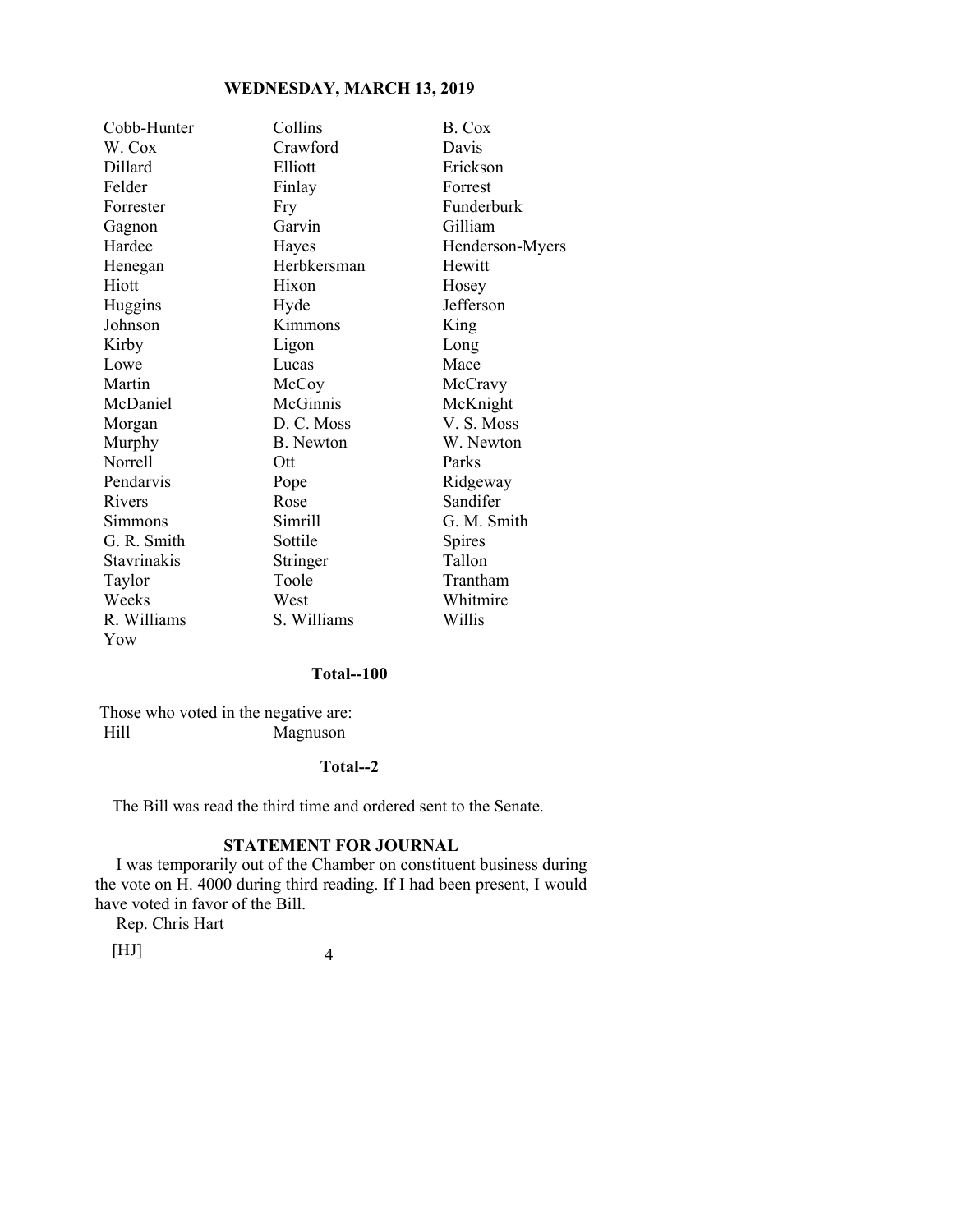### **STATEMENT FOR JOURNAL**

 I was unable to attend session today due to family matters. If I had been in attendance I would have voted in favor of passing H. 4000 on third reading.

Rep. David Mack

### **H. 4001--SENT TO THE SENATE**

The following Joint Resolution was taken up:

H. 4001 -- Ways and Means Committee: A JOINT RESOLUTION TO APPROPRIATE MONIES FROM THE CAPITAL RESERVE FUND FOR FISCAL YEAR 2018-2019, AND TO ALLOW UNEXPENDED FUNDS APPROPRIATED TO BE CARRIED FORWARD TO SUCCEEDING FISCAL YEARS AND EXPENDED FOR THE SAME PURPOSES.

### The yeas and nays were taken resulting as follows: Yeas 94; Nays 1

Those who voted in the affirmative are:

| Alexander        | Anderson       | Atkinson        |
|------------------|----------------|-----------------|
| Bailey           | <b>Bales</b>   | Ballentine      |
| <b>Bannister</b> | Bennett        | Bernstein       |
| <b>Blackwell</b> | <b>Bradley</b> | Brawley         |
| Brown            | <b>Bryant</b>  | <b>Burns</b>    |
| Calhoon          | Caskey         | Chellis         |
| Clary            | Clyburn        | Cobb-Hunter     |
| Collins          | B. Cox         | W. Cox          |
| Davis            | Dillard        | Elliott         |
| Erickson         | Felder         | Finlay          |
| Forrest          | Forrester      | Funderburk      |
| Gagnon           | Garvin         | Gilliam         |
| Hardee           | Hayes          | Henderson-Myers |
| Henegan          | Hewitt         | Hiott           |
| Hixon            | Hosey          | Huggins         |
| Hyde             | Jefferson      | Kimmons         |
| King             | Kirby          | Ligon           |
| Long             | Lowe           | Lucas           |
| Magnuson         | Martin         | McCoy           |
| McDaniel         | McGinnis       | McKnight        |
| Morgan           | D. C. Moss     | V. S. Moss      |
|                  |                |                 |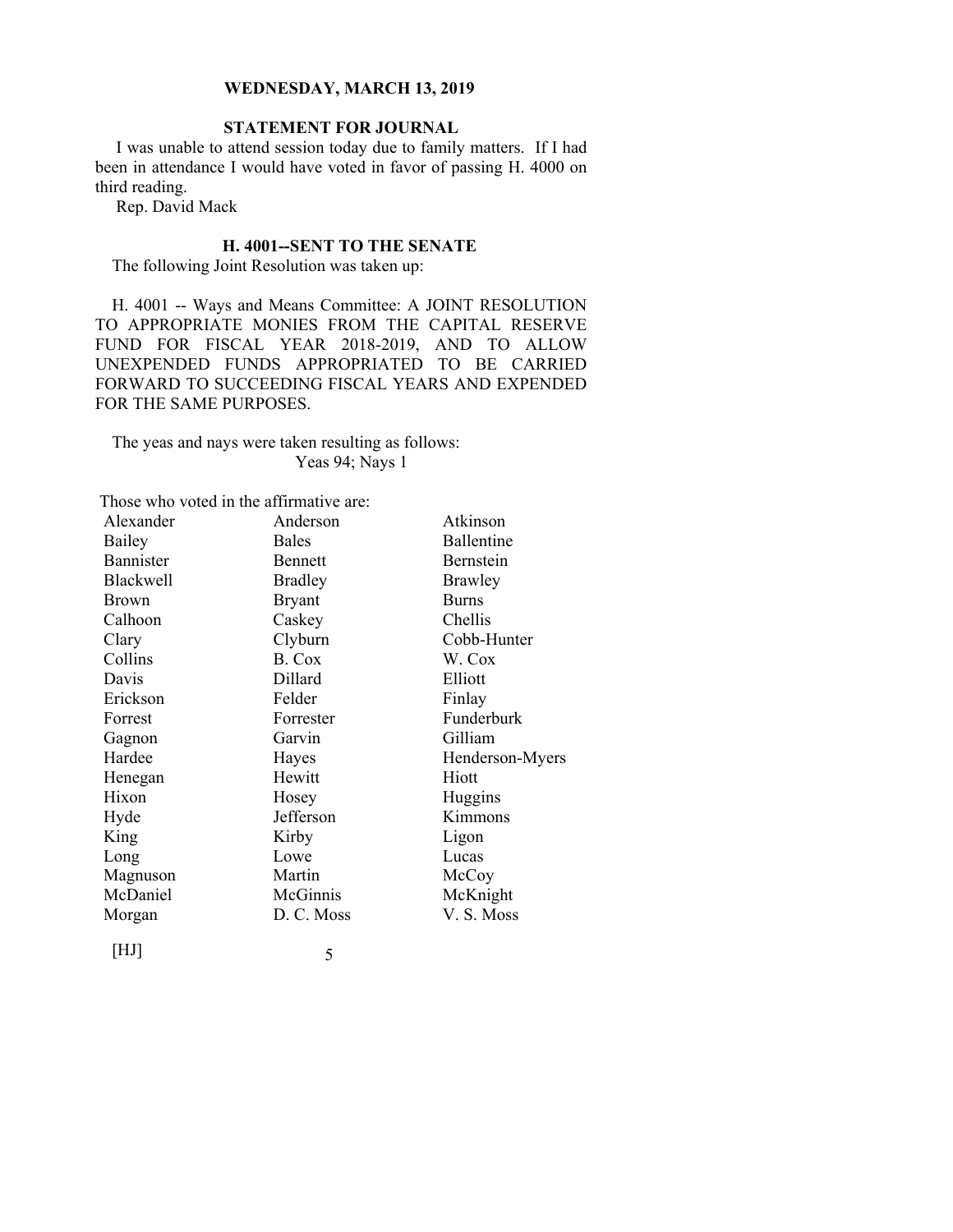| Murphy      | W. Newton     | Norrell     |
|-------------|---------------|-------------|
| Ott         | Parks         | Pendarvis   |
| Pope        | Ridgeway      | Rivers      |
| Rose        | Sandifer      | Simmons     |
| Simrill     | G. M. Smith   | G. R. Smith |
| Sottile     | <b>Spires</b> | Stavrinakis |
| Stringer    | Tallon        | Taylor      |
| Toole       | Trantham      | Weeks       |
| West        | Whitmire      | R. Williams |
| S. Williams | Willis        | Wooten      |
| Yow         |               |             |

#### **Total--94**

 Those who voted in the negative are: Hill

### **Total--1**

The Joint Resolution was read the third time and ordered sent to the Senate.

### **STATEMENT FOR JOURNAL**

 I was temporarily out of the Chamber on constituent business during the vote on H. 4001 during third reading. If I had been present, I would have voted in favor of the Joint Resolution.

Rep. Chris Hart

#### **STATEMENT FOR JOURNAL**

 House District 118 missed the vote on third reading for H. 4001 due to a meeting with the Beaufort and Jasper School Board, but affirms he would have voted 'Yea'.

Rep. Bill Herbkersman

### **ACTING SPEAKER CLARY IN CHAIR**

#### **RECURRENCE TO THE MORNING HOUR**

Rep. FORREST moved that the House recur to the morning hour, which was agreed to.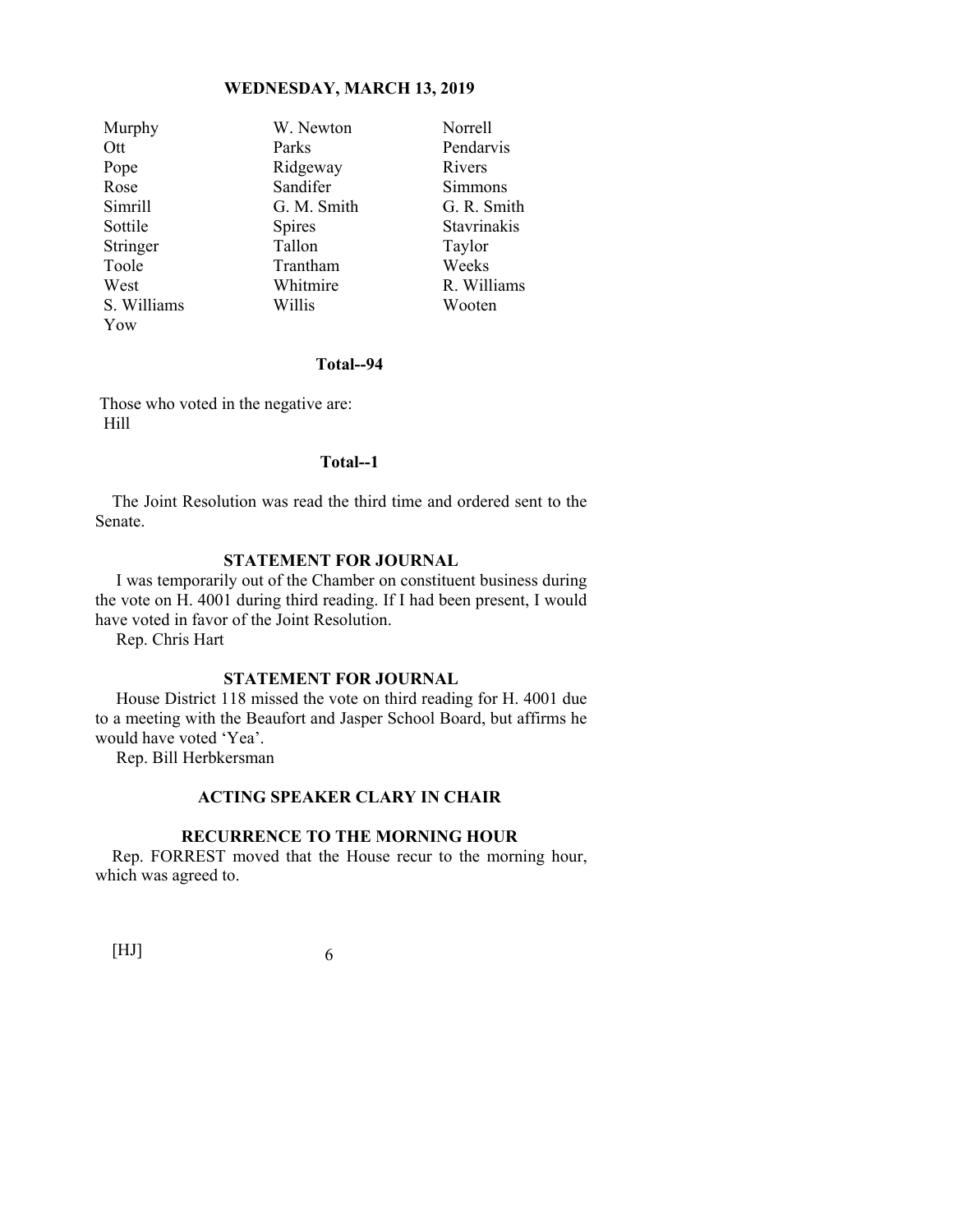### **COMMUNICATION**

The following was received:

March 12, 2019 Speaker James H. "Jay" Lucas South Carolina House of Representatives 506 Blatt Building 1105 Pendleton Street Columbia, South Carolina 29201

Dear Mr. Speaker:

 I have served the South Carolina House of Representatives as Clerk since 2004 and it is with much feeling that I tenure my resignation effective midnight March 31, 2019. This decision was one of the most difficult for me. I have been blessed to work for the House in so many capacities over the years, and have had the opportunity to work and grow with so many highly skilled members of this great staff.

 It is a pleasure and a privilege to have shared and made so many friends along the way and am thankful for all of the support and kindness from this fine group of folks. It is an honor and I am proud to have served the constituency of this great State as part of the General Assembly.

Thank you for all that you do. God bless.

Sincerely, Charles F. Reid Clerk of the House/

Received as information.

### **REGULATION WITHDRAWN AND RESUBMITTED**

Document No. 4834

Agency: Department of Natural Resources

Statutory Authority: 1976 Code Sections 50-1-60, 50-1-200, 50-1- 220, 50-9-650, 50-11-10, 50-11-105, 50-11-310, 50-11-315, 50-11- 320, 50-11-365, 50-11-390, 50-11-410, 50-11-430, 50-11-500, 50-11- 520, 50-11-525, 50-11-530, 50-11-580, 50-11-2200, and 50-11-2210 Seasons, Limits, Methods of Take and Special Use Restrictions on Wildlife Management Areas

Received by Speaker of the House of Representatives January 8, 2019 Referred to Regulations and Administrative Procedures Committee Legislative Review Expiration May 8, 2019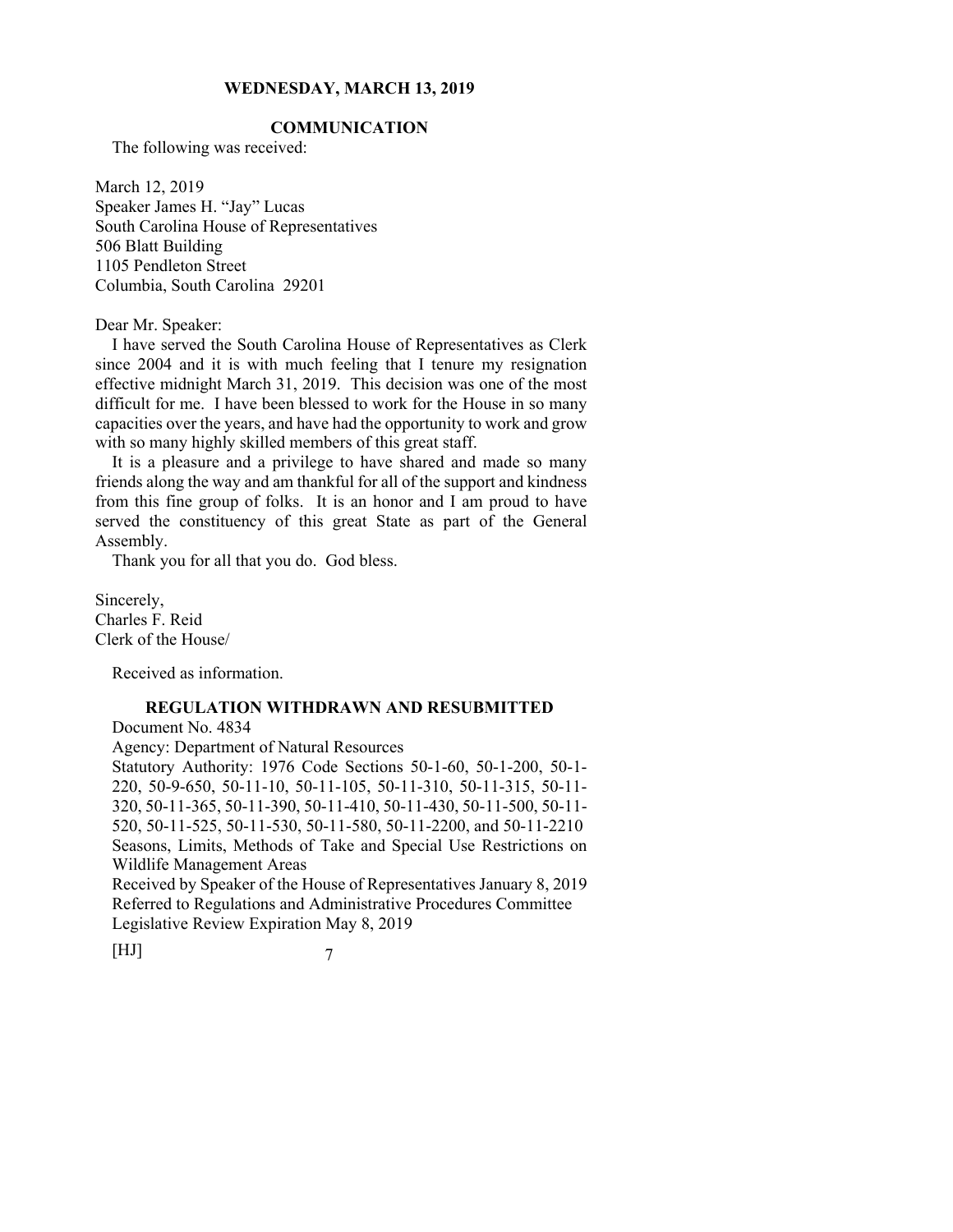### **REGULATION WITHDRAWN AND RESUBMITTED**  Document No. 4850

Agency: Department of Labor, Licensing and Regulation - Board of Examiners for Licensure of Professional Counselors, Marriage and Family Therapists, Addiction Counselors, and Psycho-Educational Specialists

Statutory Authority: 1976 Code Sections 40-1-70 and 40-75-60

Board of Examiners for Licensure of Professional Counselors, Marriage and Family Therapists, Addiction Counselors, and Psycho- Educational Specialists

Received by Speaker of the House of Representatives January 8, 2019 Referred to Regulations and Administrative Procedures Committee Legislative Review Expiration May 8, 2019

### **REGULATION WITHDRAWN AND RESUBMITTED**

Document No. 4868 Agency: Department of Labor, Licensing and Regulation - Building Codes Council Statutory Authority: 1976 Code Sections 6-9-40 and 40-1-70 International Residential Code Received by Speaker of the House of Representatives January 8, 2019 Referred to Regulations and Administrative Procedures Committee Legislative Review Expiration May 8, 2019

### **REGULATION WITHDRAWN AND RESUBMITTED**

Document No. 4869 Agency: Department of Labor, Licensing and Regulation - Building Codes Council Statutory Authority: 1976 Code Sections 6-9-40 and 40-1-70 International Mechanical Code Received by Speaker of the House of Representatives January 8, 2019 Referred to Regulations and Administrative Procedures Committee Legislative Review Expiration May 8, 2019

### **REPORT OF STANDING COMMITTEE**

Rep. ALLISON, from the Committee on Education and Public Works, submitted a favorable report with amendments on:

H. 3789 -- Reps. Willis, Allison, Bennett and Elliott: A BILL TO AMEND SECTIONS 56-1-35, 56-1-40, 56-1-140, 56-1-210, 56-1-2100, AND 56-1-3350, RELATING TO THE ISSUANCE, RENEWAL, AND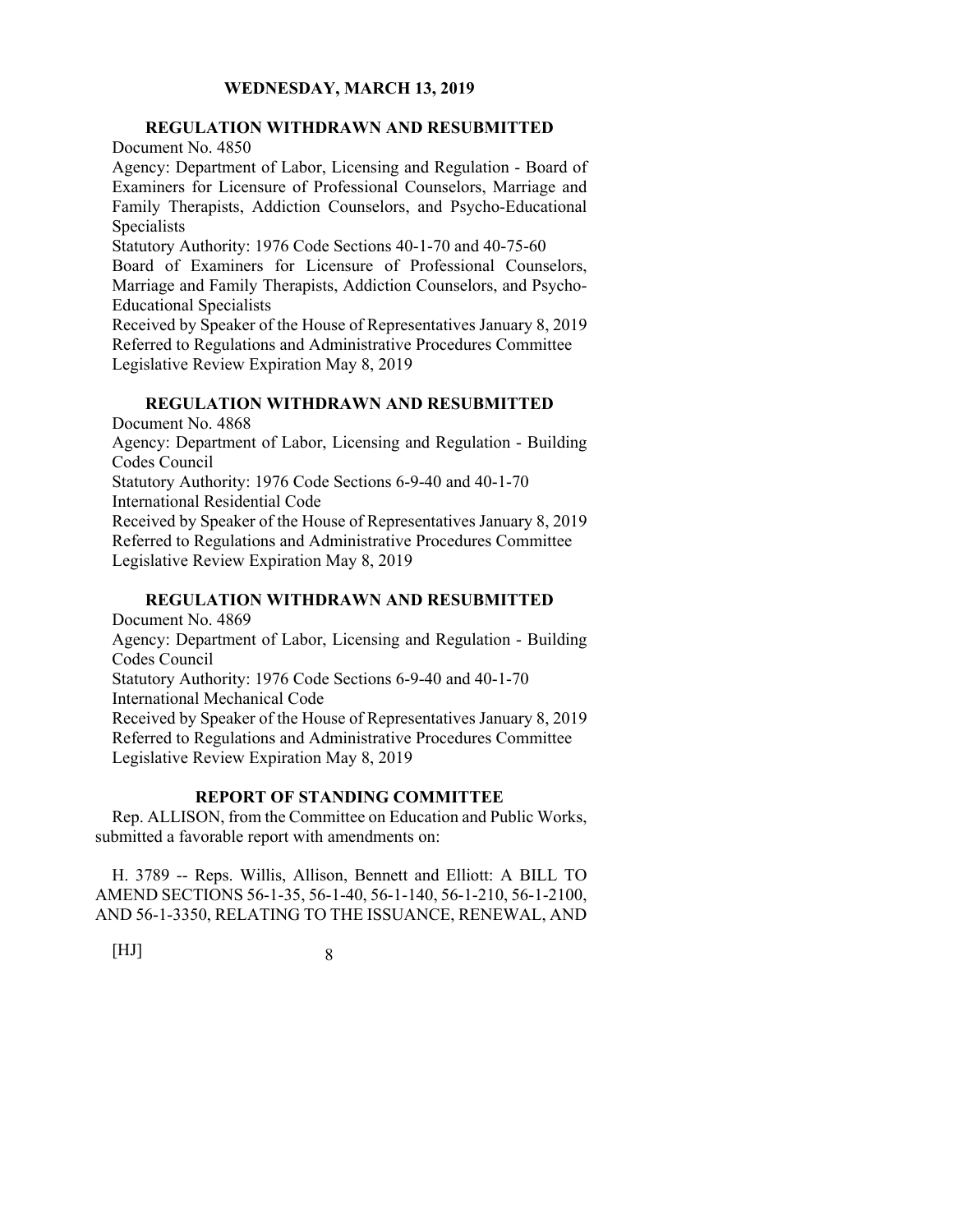EXPIRATION OF A DRIVER'S LICENSE, BEGINNER'S PERMIT, COMMERCIAL DRIVER LICENSE, AND SPECIAL IDENTIFICATION CARD, AND THE PLACEMENT OF A VETERAN DESIGNATION ON A DRIVER'S LICENSE OR SPECIAL IDENTIFICATION CARD, SO AS TO REVISE THE PERIOD IN WHICH A DRIVER'S LICENSE AND CERTAIN COMMERCIAL DRIVER LICENSES ARE VALID, TO REVISE THE FEE TO OBTAIN A DRIVER'S LICENSE, CERTAIN COMMERCIAL DRIVER LICENSES, AND SPECIAL IDENTIFICATION CARDS, TO REVISE THE DOCUMENTS THAT MUST BE PROVIDED TO THE DEPARTMENT OF MOTOR VEHICLES TO OBTAIN A VETERAN DESIGNATION ON A DRIVER'S LICENSE OR A SPECIAL IDENTIFICATION CARD, TO MAKE TECHNICAL CHANGES, AND TO PROVIDE THAT A PERSON IS PERMITTED TO ONLY HAVE ONE DRIVER'S LICENSE OR IDENTIFICATION CARD.

Ordered for consideration tomorrow.

### **HOUSE RESOLUTION**

The following was introduced:

H. 4216 -- Reps. Hosey and Clyburn: A HOUSE RESOLUTION TO HONOR WILLIAM J. REID OF CHESTERFIELD COUNTY FOR HIS YEARS OF MEANINGFUL SERVICE TO THE MASONS AND TO CONGRATULATE HIM FOR HIS RECOGNITION BY THE SOUTH CAROLINA COUNSEL OF DELIBERATION.

The Resolution was adopted.

### **HOUSE RESOLUTION**

The following was introduced:

H. 4217 -- Rep. Parks: A HOUSE RESOLUTION TO CONGRATULATE JAMES GIBSON ON THE OCCASION OF HIS NINETY-SIXTH BIRTHDAY, AND TO WISH HIM A JOYOUS BIRTHDAY CELEBRATION AND MANY YEARS OF CONTINUED HEALTH AND HAPPINESS.

The Resolution was adopted.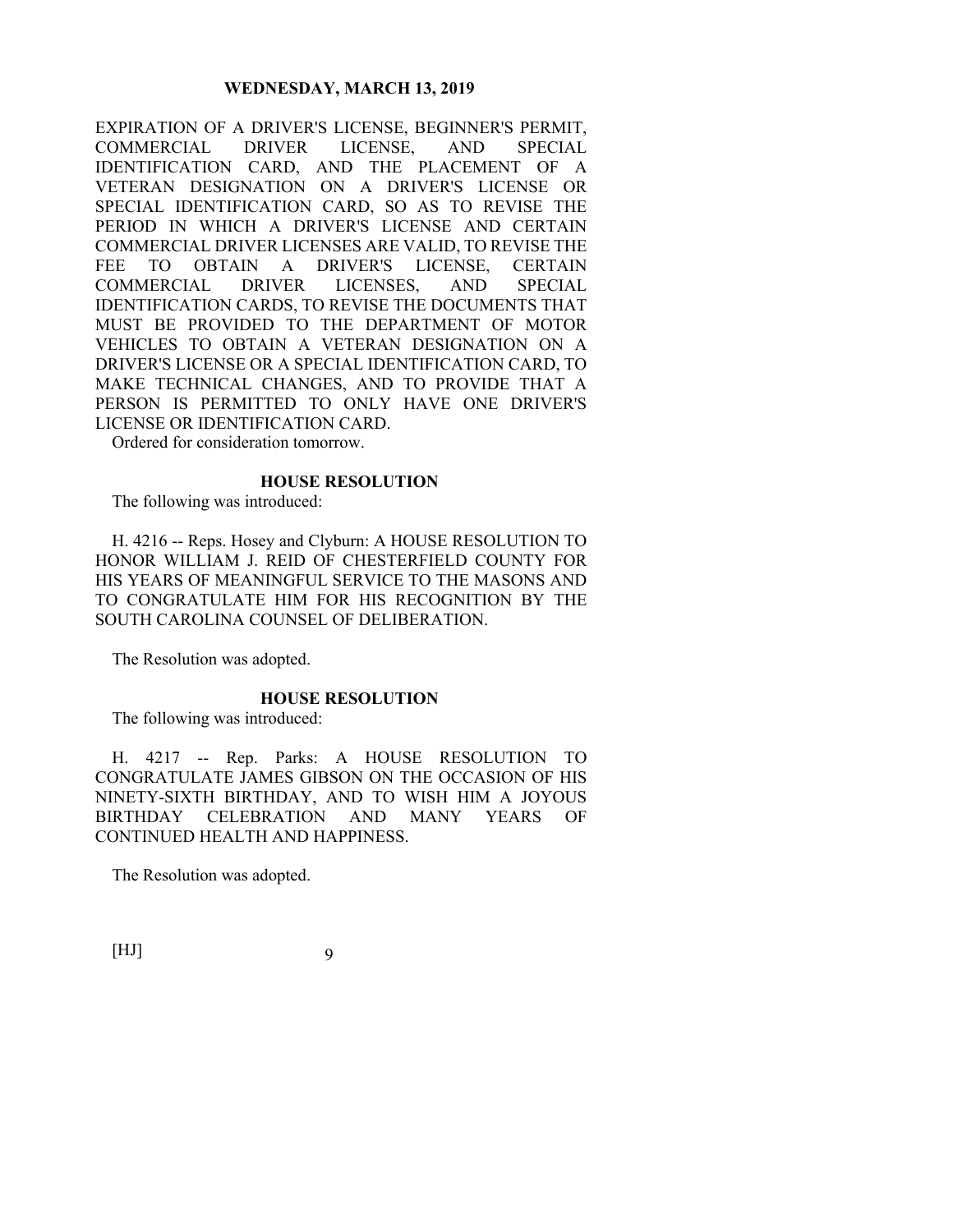### **HOUSE RESOLUTION**

The following was introduced:

H. 4218 -- Rep. McDaniel: A HOUSE RESOLUTION TO EXPRESS THE PROFOUND SORROW OF THE MEMBERS OF THE SOUTH CAROLINA HOUSE OF REPRESENTATIVES UPON THE PASSING OF CHERYL J. HOPKINS OF WINNSBORO AND TO EXTEND THE DEEPEST SYMPATHY TO HER FAMILY AND MANY FRIENDS.

The Resolution was adopted.

### **HOUSE RESOLUTION**

The following was introduced:

H. 4219 -- Reps. Fry, Alexander, Allison, Anderson, Atkinson, Bailey, Bales, Ballentine, Bamberg, Bannister, Bennett, Bernstein, Blackwell, Bradley, Brawley, Brown, Bryant, Burns, Calhoon, Caskey, Chellis, Chumley, Clary, Clemmons, Clyburn, Cobb-Hunter, Cogswell, Collins, B. Cox, W. Cox, Crawford, Daning, Davis, Dillard, Elliott, Erickson, Felder, Finlay, Forrest, Forrester, Funderburk, Gagnon, Garvin, Gilliam, Gilliard, Govan, Hardee, Hart, Hayes, Henderson-Myers, Henegan, Herbkersman, Hewitt, Hill, Hiott, Hixon, Hosey, Howard, Huggins, Hyde, Jefferson, Johnson, Jordan, Kimmons, King, Kirby, Ligon, Loftis, Long, Lowe, Lucas, Mace, Mack, Magnuson, Martin, McCoy, McCravy, McDaniel, McGinnis, McKnight, Moore, Morgan, D. C. Moss, V. S. Moss, Murphy, B. Newton, W. Newton, Norrell, Ott, Parks, Pendarvis, Pope, Ridgeway, Rivers, Robinson, Rose, Rutherford, Sandifer, Simmons, Simrill, G. M. Smith, G. R. Smith, Sottile, Spires, Stavrinakis, Stringer, Tallon, Taylor, Thayer, Thigpen, Toole, Trantham, Weeks, West, Wheeler, White, Whitmire, R. Williams, S. Williams, Willis, Wooten, Young and Yow: A HOUSE RESOLUTION TO CONGRATULATE STEVEN M. GUYON-MARTIN OF HORRY COUNTY FOR HIS REMARKABLE ACCOMPLISHMENTS IN THE BOY SCOUTS OF AMERICA AND TO SALUTE HIM UPON HIS ACHIEVING THE CELEBRATED RANK OF EAGLE SCOUT, THE HIGHEST AWARD IN SCOUTING.

The Resolution was adopted.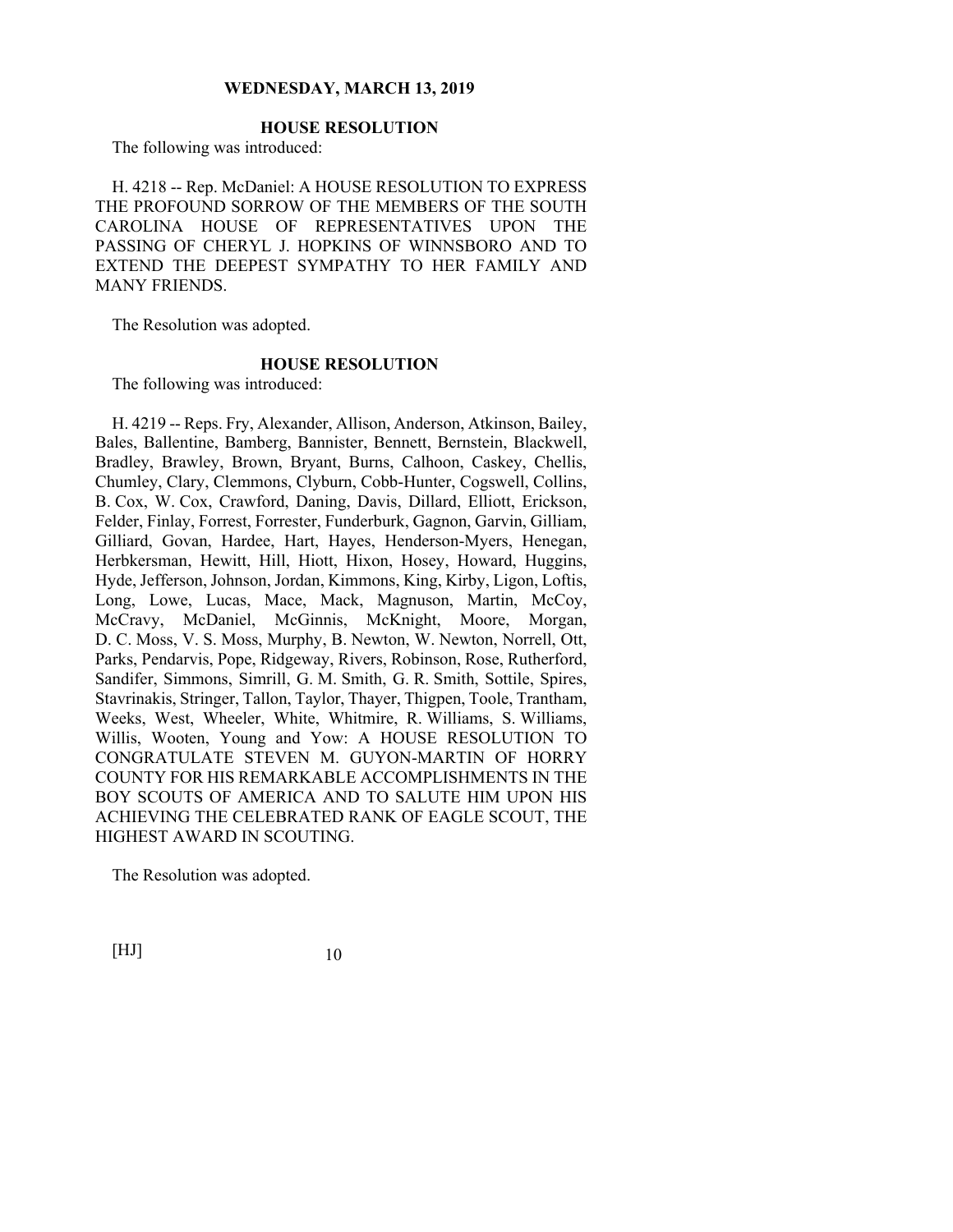### **HOUSE RESOLUTION**

The following was introduced:

H. 4220 -- Reps. Thayer, Alexander, Allison, Anderson, Atkinson, Bailey, Bales, Ballentine, Bamberg, Bannister, Bennett, Bernstein, Blackwell, Bradley, Brawley, Brown, Bryant, Burns, Calhoon, Caskey, Chellis, Chumley, Clary, Clemmons, Clyburn, Cobb-Hunter, Cogswell, Collins, B. Cox, W. Cox, Crawford, Daning, Davis, Dillard, Elliott, Erickson, Felder, Finlay, Forrest, Forrester, Fry, Funderburk, Gagnon, Garvin, Gilliam, Gilliard, Govan, Hardee, Hart, Hayes, Henderson-Myers, Henegan, Herbkersman, Hewitt, Hill, Hiott, Hixon, Hosey, Howard, Huggins, Hyde, Jefferson, Johnson, Jordan, Kimmons, King, Kirby, Ligon, Loftis, Long, Lowe, Lucas, Mace, Mack, Magnuson, Martin, McCoy, McCravy, McDaniel, McGinnis, McKnight, Moore, Morgan, D. C. Moss, V. S. Moss, Murphy, B. Newton, W. Newton, Norrell, Ott, Parks, Pendarvis, Pope, Ridgeway, Rivers, Robinson, Rose, Rutherford, Sandifer, Simmons, Simrill, G. M. Smith, G. R. Smith, Sottile, Spires, Stavrinakis, Stringer, Tallon, Taylor, Thigpen, Toole, Trantham, Weeks, West, Wheeler, White, Whitmire, R. Williams, S. Williams, Willis, Wooten, Young and Yow: A HOUSE RESOLUTION TO RECOGNIZE AND HONOR THE MEMBERS OF THE SOUTH CAROLINA STATE GUARD, ALL VOLUNTEERS WHO SHARE A PASSION FOR SERVICE AND A STRONG COMMITMENT TO THEIR FELLOW SOUTH CAROLINIANS, AND TO DECLARE MAY 2019 AS "SOUTH CAROLINA STATE GUARD MONTH" IN THE PALMETTO STATE.

Whereas, the members of the South Carolina House of Representatives deeply appreciate the protection that the South Carolina State Guard has provided to the citizens of this great State for almost three hundred fifty years; and

Whereas, authorized by the South Carolina Code of Laws, the State Guard is a professional military organization and component of the South Carolina Military Department which supports a variety of critical functions of the State, county, and municipal governments, such as providing disaster-relief assistance to communities and local first-responder organizations; and

Whereas, the South Carolina State Guard traces its earliest manifestation to the formation of the Charleston Militia in 1670, the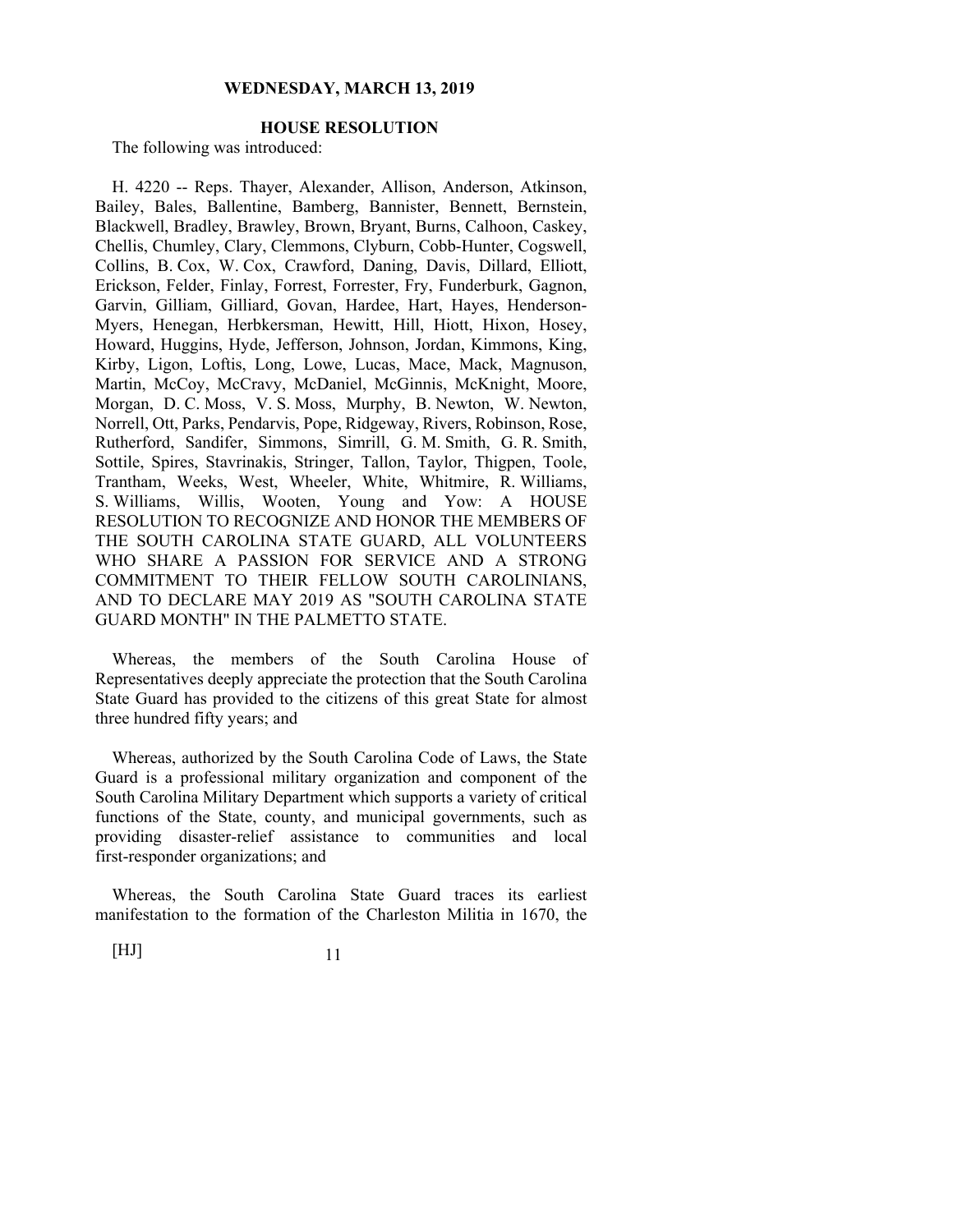colony's first military organization, protecting residents in earliest days from pirates, foreign invaders, and Native-American raids; and

Whereas, in January 1775, the South Carolina First Provincial Congress convened in Charleston, appointing a Committee of Safety responsible for the command of the province's military and decreeing that all inhabitants of the colony should become equipped in the use of arms and that their officers should train in the use of arms every other week; and

Whereas, leaders, such as Francis Marion, known as "The Swamp Fox"; Thomas Sumter; Andrew Pickens; and organizers of several artillery and naval components, fought scores of engagements against the British during the American Revolution; and

Whereas, in the early 1800s, the South Carolina Militia contributed in taking Florida from Spain, and individual members fought in the War of 1812 and the Mexican War from 1846 to 1848; and

Whereas, the State Guard is organized as an army brigade under the leadership of the Commander and is comprised of the Command Staff, the Chief of Staff Section, the Professional Services Command, and the 1st Civilian Support Brigade, which is further divided into three battalions. The battalions are divided into companies which correspond to the boundaries of the six regions of the South Carolina Emergency Management Division; and

Whereas, the State Guard trains new members at the McCrady Training Center in Eastover to provide a number of services: search and rescue operations, medical support, legal and engineering expertise, chaplain and counseling services, directing distribution of supplies, and providing military funeral honors to veterans; and

Whereas, when serious natural or man-made disasters strike the State, the mission of the State Guard is to respond quickly to protect people and property and to help communities recover in coordination with the National Guard, law enforcement, and other state, county, and municipal agencies; and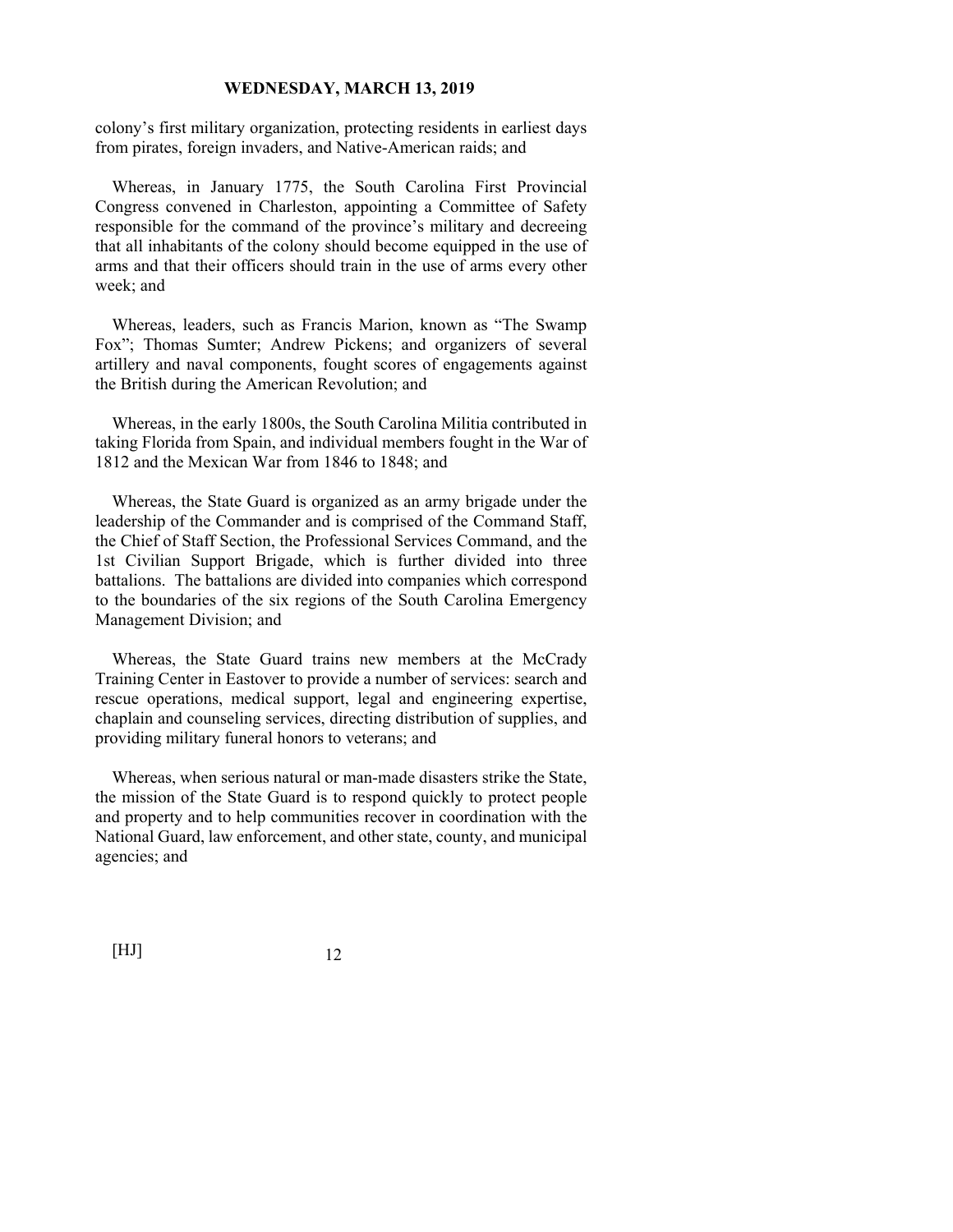Whereas, the State Guard is part of the South Carolina Military Department and directed by the adjutant general, and its commander in chief is the Governor of the State of South Carolina; and

Whereas, since 2015, the State Guard has answered when South Carolina has called by providing in excess of forty-four thousand hours of professional services, including deployments for recovery operations after Hurricanes Joaquin, Harvey, and Matthew; and

Whereas, during 2018, the men and women of the State Guard provided in excess of ninety thousand hours to serve citizens of this State, and the members of the South Carolina House of Representatives value the sacrifice that those hours represent during times of disaster. Now, therefore,

Be it resolved by the House of Representatives:

That the members of the South Carolina House of Representatives, by this resolution, recognize and honor the members of the South Carolina State Guard, all volunteers who share a passion for service and a strong commitment to their fellow South Carolinians, and declare May 2019 as "South Carolina State Guard Month" in the Palmetto State.

The Resolution was adopted.

#### **HOUSE RESOLUTION**

The following was introduced:

H. 4221 -- Reps. Blackwell, Taylor, Clyburn, Hixon and Young: A HOUSE RESOLUTION TO RECOGNIZE AND CONGRATULATE THE AIKEN GOLF CLUB ON RECEIVING THE "SOUTH CAROLINA'S BEST-KEPT SECRET" AWARD FROM THE SOUTH CAROLINA GOLF COURSE RATINGS PANEL.

The Resolution was adopted.

#### **HOUSE RESOLUTION**

The following was introduced:

H. 4222 -- Reps. B. Newton, Alexander, Allison, Anderson, Atkinson, Bailey, Bales, Ballentine, Bamberg, Bannister, Bennett, Bernstein,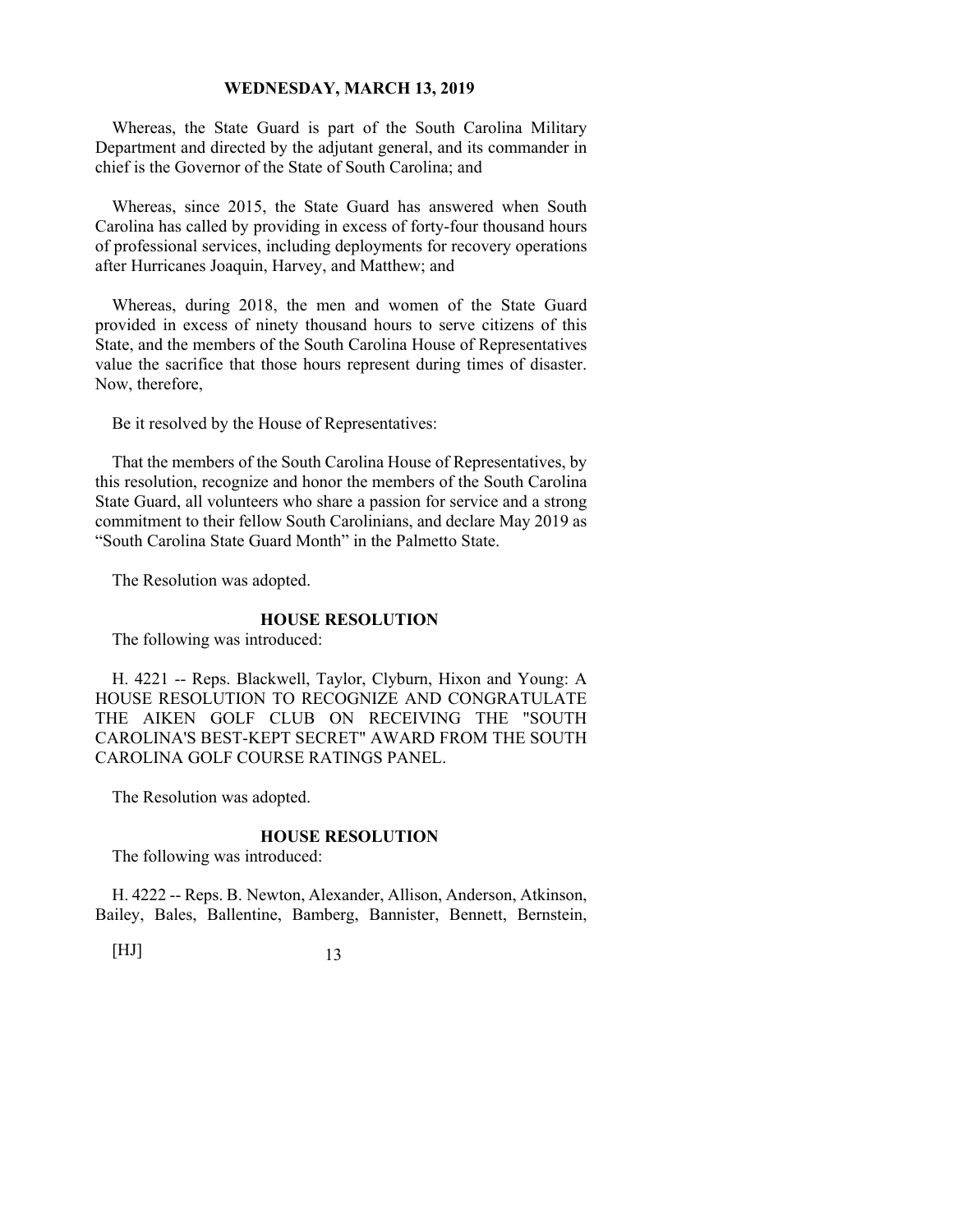Blackwell, Bradley, Brawley, Brown, Bryant, Burns, Calhoon, Caskey, Chellis, Chumley, Clary, Clemmons, Clyburn, Cobb-Hunter, Cogswell, Collins, B. Cox, W. Cox, Crawford, Daning, Davis, Dillard, Elliott, Erickson, Felder, Finlay, Forrest, Forrester, Fry, Funderburk, Gagnon, Garvin, Gilliam, Gilliard, Govan, Hardee, Hart, Hayes, Henderson-Myers, Henegan, Herbkersman, Hewitt, Hill, Hiott, Hixon, Hosey, Howard, Huggins, Hyde, Jefferson, Johnson, Jordan, Kimmons, King, Kirby, Ligon, Loftis, Long, Lowe, Lucas, Mace, Mack, Magnuson, Martin, McCoy, McCravy, McDaniel, McGinnis, McKnight, Moore, Morgan, D. C. Moss, V. S. Moss, Murphy, W. Newton, Norrell, Ott, Parks, Pendarvis, Pope, Ridgeway, Rivers, Robinson, Rose, Rutherford, Sandifer, Simmons, Simrill, G. M. Smith, G. R. Smith, Sottile, Spires, Stavrinakis, Stringer, Tallon, Taylor, Thayer, Thigpen, Toole, Trantham, Weeks, West, Wheeler, White, Whitmire, R. Williams, S. Williams, Willis, Wooten, Young and Yow: A HOUSE RESOLUTION TO RECOGNIZE AND HONOR THE INDIAN LAND HIGH SCHOOL VARSITY WRESTLING TEAM, COACHES, AND SCHOOL OFFICIALS FOR A REMARKABLE SEASON AND TO CONGRATULATE THEM FOR WINNING THE 2019 SOUTH CAROLINA CLASS AAA STATE CHAMPIONSHIP TITLE.

The Resolution was adopted.

### **HOUSE RESOLUTION**

The following was introduced:

H. 4223 -- Reps. R. Williams, Alexander, Allison, Anderson, Atkinson, Bailey, Bales, Ballentine, Bamberg, Bannister, Bennett, Bernstein, Blackwell, Bradley, Brawley, Brown, Bryant, Burns, Calhoon, Caskey, Chellis, Chumley, Clary, Clemmons, Clyburn, Cobb-Hunter, Cogswell, Collins, B. Cox, W. Cox, Crawford, Daning, Davis, Dillard, Elliott, Erickson, Felder, Finlay, Forrest, Forrester, Fry, Funderburk, Gagnon, Garvin, Gilliam, Gilliard, Govan, Hardee, Hart, Hayes, Henderson-Myers, Henegan, Herbkersman, Hewitt, Hill, Hiott, Hixon, Hosey, Howard, Huggins, Hyde, Jefferson, Johnson, Jordan, Kimmons, King, Kirby, Ligon, Loftis, Long, Lowe, Lucas, Mace, Mack, Magnuson, Martin, McCoy, McCravy, McDaniel, McGinnis, McKnight, Moore, Morgan, D. C. Moss, V. S. Moss, Murphy, B. Newton, W. Newton, Norrell, Ott, Parks, Pendarvis, Pope, Ridgeway, Rivers, Robinson, Rose, Rutherford, Sandifer, Simmons, Simrill, G. M. Smith, G. R. Smith, Sottile, Spires, Stavrinakis, Stringer, Tallon, Taylor,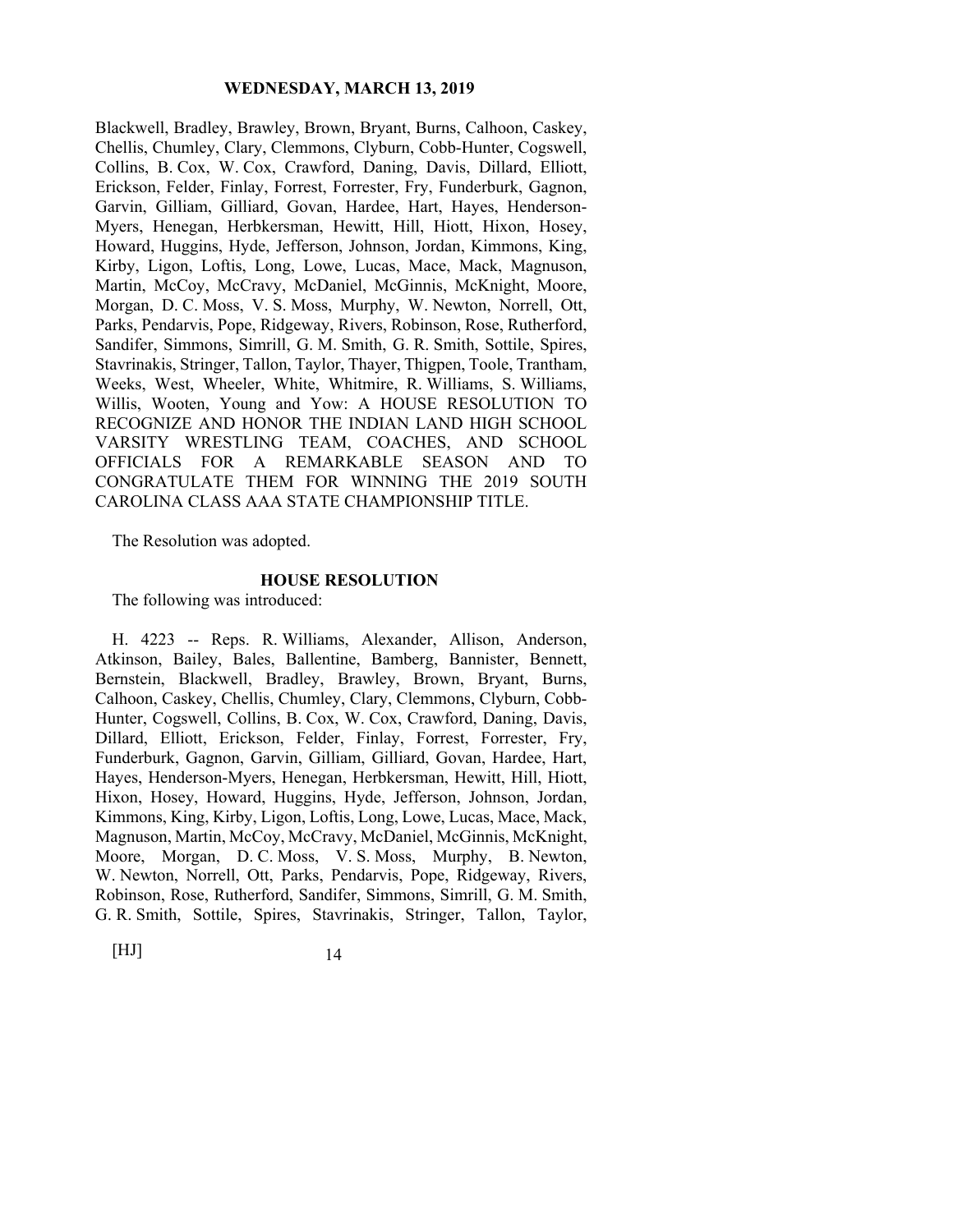Thayer, Thigpen, Toole, Trantham, Weeks, West, Wheeler, White, Whitmire, S. Williams, Willis, Wooten, Young and Yow: A HOUSE RESOLUTION TO RECOGNIZE AND HONOR EVANGELIST MELISSA CANNON, UPON THE OCCASION OF HER RETIREMENT AFTER THIRTY YEARS OF EVANGELISM AND MEANINGFUL PRISON MINISTRY, AND TO WISH HER CONTINUED SUCCESS AND HAPPINESS IN ALL HER FUTURE ENDEAVORS.

The Resolution was adopted.

#### **HOUSE RESOLUTION**

The following was introduced:

H. 4224 -- Reps. Wooten, Alexander, Allison, Anderson, Atkinson, Bailey, Bales, Ballentine, Bamberg, Bannister, Bennett, Bernstein, Blackwell, Bradley, Brawley, Brown, Bryant, Burns, Calhoon, Caskey, Chellis, Chumley, Clary, Clemmons, Clyburn, Cobb-Hunter, Cogswell, Collins, B. Cox, W. Cox, Crawford, Daning, Davis, Dillard, Elliott, Erickson, Felder, Finlay, Forrest, Forrester, Fry, Funderburk, Gagnon, Garvin, Gilliam, Gilliard, Govan, Hardee, Hart, Hayes, Henderson-Myers, Henegan, Herbkersman, Hewitt, Hill, Hiott, Hixon, Hosey, Howard, Huggins, Hyde, Jefferson, Johnson, Jordan, Kimmons, King, Kirby, Ligon, Loftis, Long, Lowe, Lucas, Mace, Mack, Magnuson, Martin, McCoy, McCravy, McDaniel, McGinnis, McKnight, Moore, Morgan, D. C. Moss, V. S. Moss, Murphy, B. Newton, W. Newton, Norrell, Ott, Parks, Pendarvis, Pope, Ridgeway, Rivers, Robinson, Rose, Rutherford, Sandifer, Simmons, Simrill, G. M. Smith, G. R. Smith, Sottile, Spires, Stavrinakis, Stringer, Tallon, Taylor, Thayer, Thigpen, Toole, Trantham, Weeks, West, Wheeler, White, Whitmire, R. Williams, S. Williams, Willis, Young and Yow: A HOUSE RESOLUTION TO RECOGNIZE AND HONOR HENRY B. DINGLE, JR., OF LEXINGTON FOR HIS MANY YEARS OF DEDICATED SERVICE AND OUTSTANDING CONTRIBUTIONS AND ACCOMPLISHMENTS AS A PROFESSIONAL LAND SURVEYOR AND TO WISH HIM MUCH CONTINUED SUCCESS AND FULFILLMENT IN THE DAYS AHEAD.

The Resolution was adopted.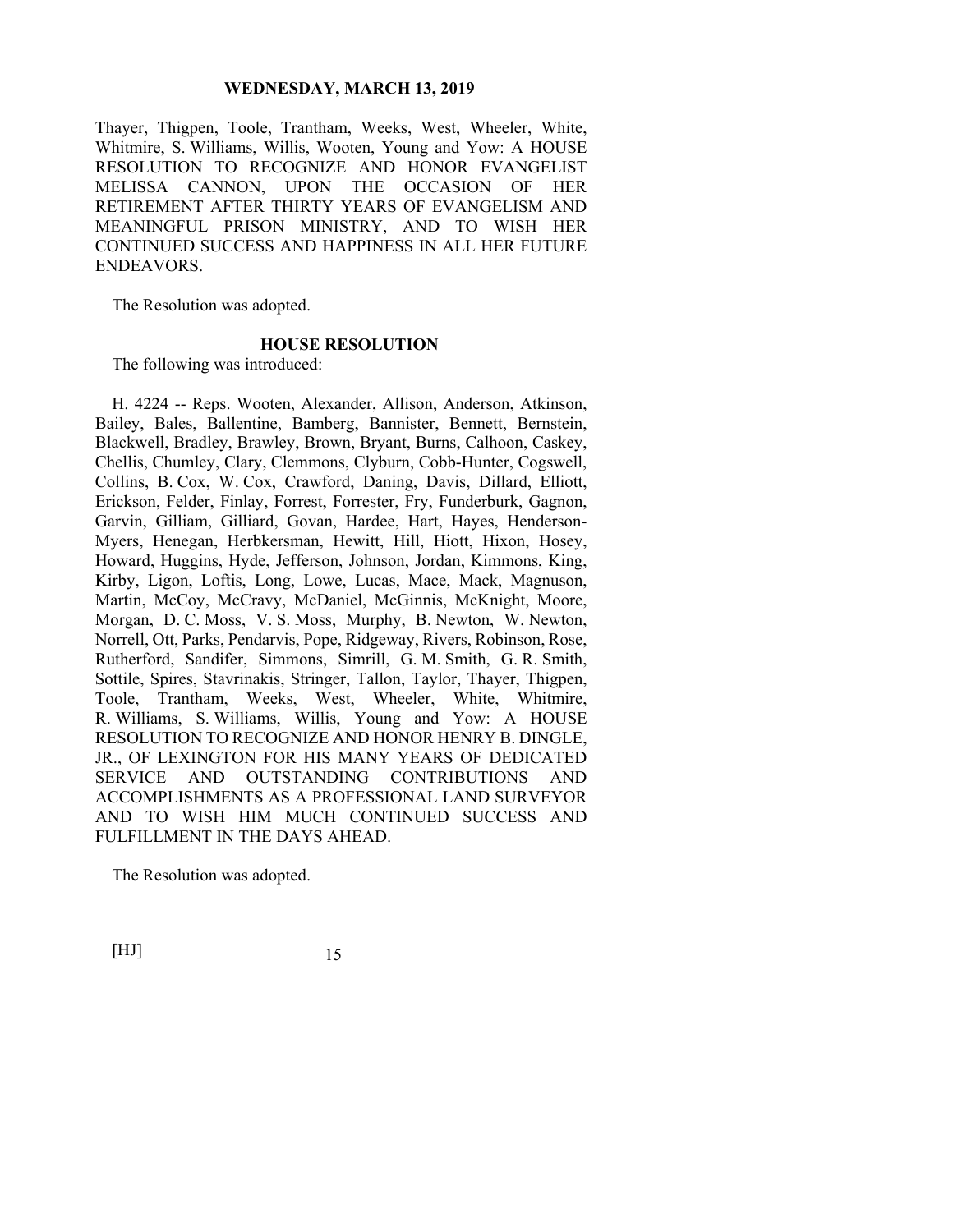### **HOUSE RESOLUTION**

The following was introduced:

H. 4225 -- Reps. Stavrinakis, Bennett, Brown, Chellis, Cogswell, Gilliard, Hewitt, Mace, Mack, McCoy, Pendarvis, Simmons and Sottile: A HOUSE RESOLUTION TO EXPRESS THE PROFOUND SORROW OF THE MEMBERS OF THE SOUTH CAROLINA HOUSE OF REPRESENTATIVES UPON THE PASSING OF CHARLES S. GOLDBERG, ESQUIRE, OF CHARLESTON AND TO EXTEND THE DEEPEST SYMPATHY TO HIS FAMILY AND MANY FRIENDS.

The Resolution was adopted.

### **HOUSE RESOLUTION**

The following was introduced:

H. 4226 -- Reps. Sandifer, Bales, Bailey, Bamberg, Bennett, Blackwell, Bradley, Brown, Bryant, Calhoon, Caskey, Chellis, Cobb-Hunter, B. Cox, W. Cox, Daning, Davis, Erickson, Felder, Forrester, Funderburk, Garvin, Gilliam, Govan, Henegan, Hill, Hosey, Kimmons, Ligon, Mace, McDaniel, McKnight, Moore, Morgan, Murphy, W. Newton, Norrell, Pope, Ridgeway, Rivers, Rose, G. M. Smith, G. R. Smith, Sottile, Tallon, Thayer, West, White, Whitmire, R. Williams, S. Williams, Wooten and Yow: A HOUSE RESOLUTION TO EXPRESS THE APPRECIATION OF THE SOUTH CAROLINA HOUSE OF REPRESENTATIVES TO THE SOUTH CAROLINA CHAPTER OF ROLLING THUNDER FOR ITS PURCHASE AND DONATION TO THE HOUSE OF A POW/MIA CHAIR OF HONOR, AND TO FURTHER ACCEPT THIS WONDERFUL GIFT ON BEHALF OF ALL SOUTH CAROLINIANS TO BE LOCATED IN A PLACE OF HONOR IN THE BLATT BUILDING TO COMMEMORATE AND HONOR THE SERVICE AND SACRIFICE OF SOUTH CAROLINA'S AND THIS COUNTRY'S MILITARY PERSONNEL WHO WERE OR ARE PRISONERS OF WAR OR MISSING IN ACTION.

Whereas, in November, 2017, a Chair of Honor was unveiled in the United States Capitol Visitor Center's Emancipation Hall to commemorate American servicemen and women who were or are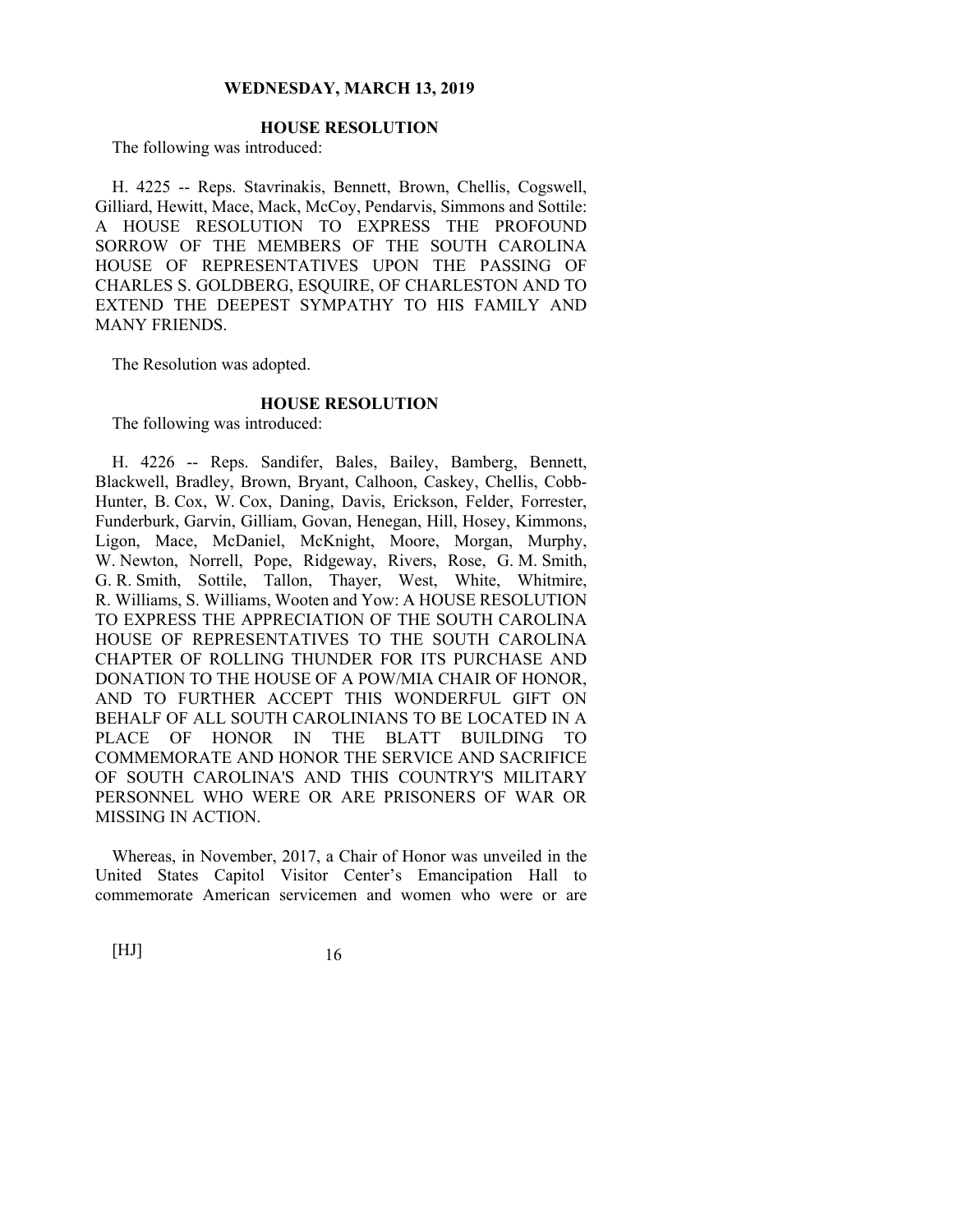prisoners of war or missing in action (POW/MIA). This chair is one of the original ordered in 1857 for the new House Chamber; and

Whereas, the display of this chair was authorized by Congress in legislation that became law in 2016, and directed the Architect of the Capitol to obtain an appropriate chair featuring the POW/MIA symbol and place it in a permanent location in the U. S. Capitol; and

Whereas, POW/MIA chairs are found across the United States, in sports arenas and stadiums, town halls and state capitols. The chairs are meant to represent those service members who are unable to fill them because of their sacrifices. They also remind us of the men and women who serve our country every day; and

Whereas, the members of the House of Representatives are very grateful that the South Carolina Chapter of Rolling Thunder, a group of veterans with a record of distinguished military service, is sponsoring the purchase of a Chair of Honor for South Carolina, including being responsible for all expenses connected with the purchase; and

Whereas, this chair will be presented to the House of Representatives, which by this resolution accepts this magnificent gift on behalf of all South Carolinians; and

Whereas, the Speaker of the House, upon the recommendation of the House Military Caucus, will designate a place of honor in the Blatt Building, where this chair will be located and permanently unoccupied, to commemorate the service and sacrifice of South Carolina's and this country's POW/MIA military personnel. Now, therefore,

Be it resolved by the House of Representatives:

That the members of the South Carolina House of Representatives express their appreciation to the South Carolina Chapter of Rolling Thunder for its purchase and donation to the House of a POW/MIA Chair of Honor, and accept this wonderful gift on behalf of all South Carolinians to be located in a place of honor in the Blatt Building to commemorate and honor the service and sacrifice of South Carolina's and this country's military personnel who were or are prisoners of war or missing in action.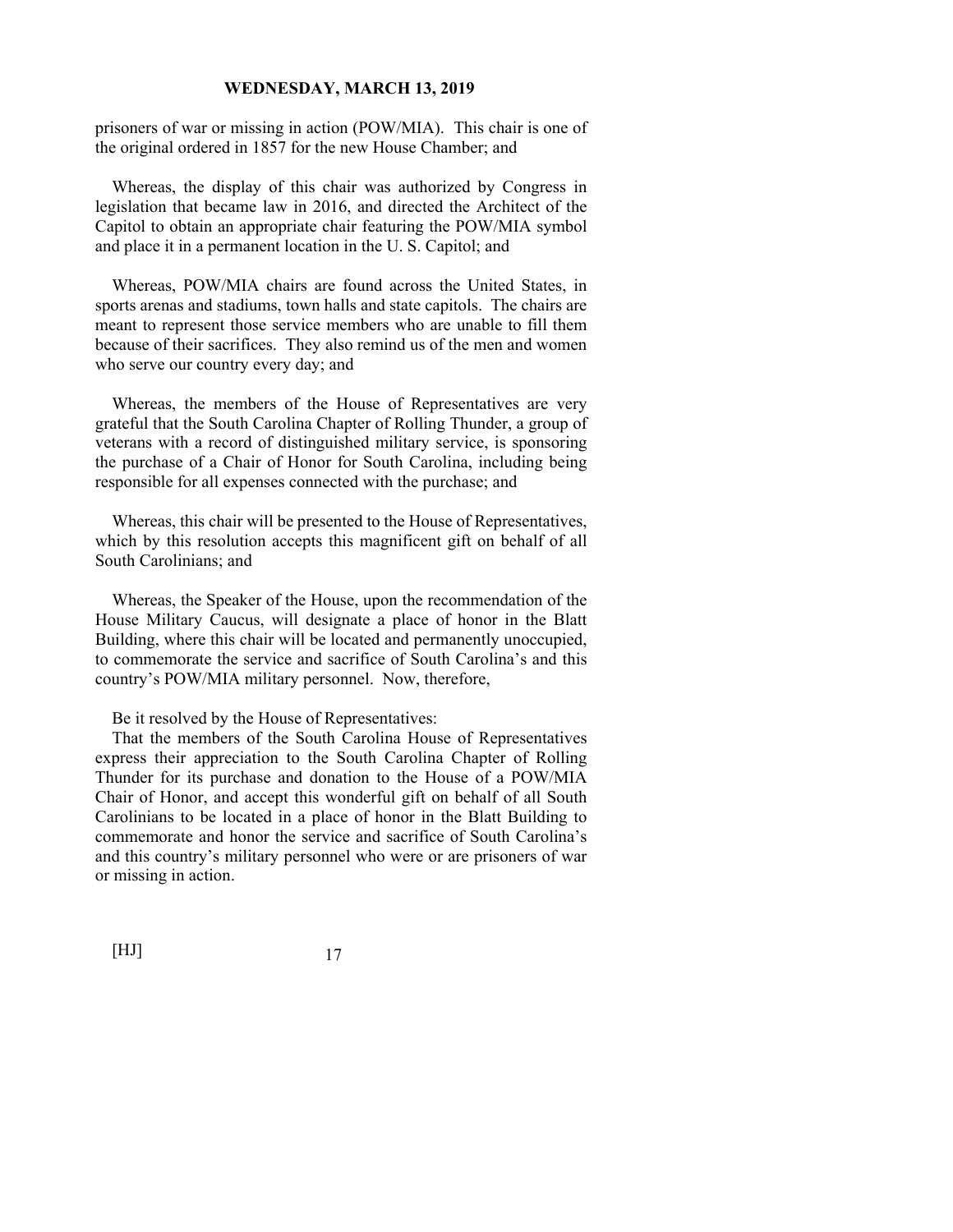Be it further resolved that a copy of this resolution be presented to the South Carolina Chapter of Rolling Thunder.

The Resolution was adopted.

### **HOUSE RESOLUTION**

The following was introduced:

H. 4227 -- Reps. McGinnis, Alexander, Clemmons, Crawford, Fry, Johnson, Hardee, Bailey, Anderson, Kirby, Hewitt, Atkinson, R. Williams, Jordan, Lucas, Hayes and Lowe: A HOUSE RESOLUTION TO EXPRESS THE CONGRATULATIONS OF THE SOUTH CAROLINA HOUSE OF REPRESENTATIVES TO ED PIOTROWSKI, A BELOVED MEDIA FIGURE IN THE PALMETTO STATE, ON COMPLETION OF TWENTY-FIVE YEARS' SERVICE WITH WPDE-TV IN FLORENCE AND TO WISH HIM CONTINUED SUCCESS IN AN OUTSTANDING CAREER IN BROADCASTING.

The Resolution was adopted.

### **HOUSE RESOLUTION**

The following was introduced:

H. 4228 -- Rep. Parks: A HOUSE RESOLUTION TO RECOGNIZE AND HONOR BETHANY BAPTIST CHURCH IN MCCORMICK COUNTY AND TO CONGRATULATE THE CONGREGATION FOR ONE HUNDRED FIFTY YEARS OF FAITHFUL MINISTRY IN THE CLARKS HILL COMMUNITY.

The Resolution was adopted.

### **HOUSE RESOLUTION**

The following was introduced:

H. 4229 -- Rep. Parks: A HOUSE RESOLUTION TO CONGRATULATE LUCILLE MITCHELL TOMPKINS ON THE OCCASION OF HER ONE HUNDREDTH BIRTHDAY AND TO WISH HER A JOYOUS BIRTHDAY CELEBRATION AND MUCH HAPPINESS IN THE DAYS AHEAD.

The Resolution was adopted.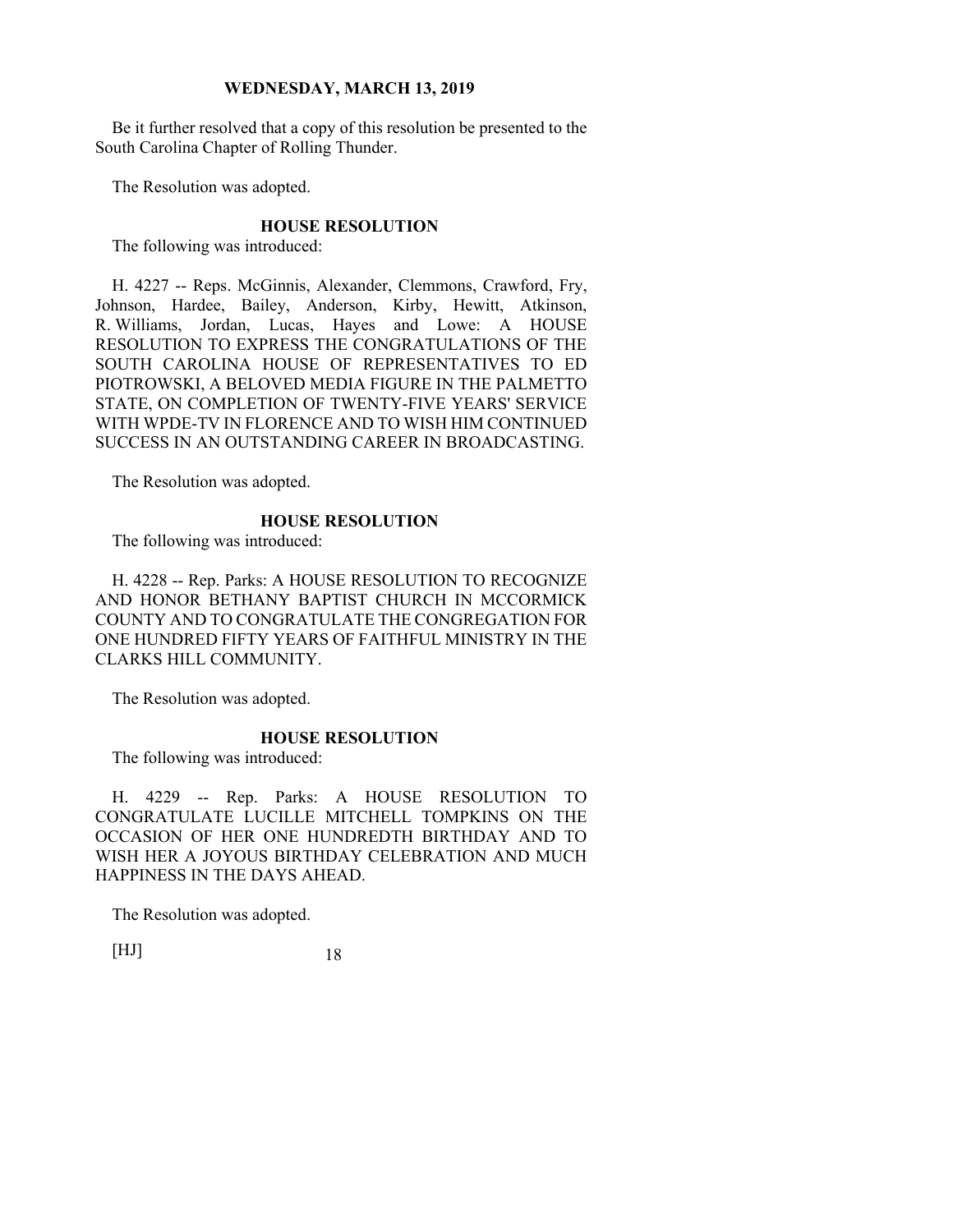### **HOUSE RESOLUTION**

The following was introduced:

H. 4230 -- Reps. Ott, Alexander, Allison, Anderson, Atkinson, Bailey, Bales, Ballentine, Bamberg, Bannister, Bennett, Bernstein, Blackwell, Bradley, Brawley, Brown, Bryant, Burns, Calhoon, Caskey, Chellis, Chumley, Clary, Clemmons, Clyburn, Cobb-Hunter, Cogswell, Collins, B. Cox, W. Cox, Crawford, Daning, Davis, Dillard, Elliott, Erickson, Felder, Finlay, Forrest, Forrester, Fry, Funderburk, Gagnon, Garvin, Gilliam, Gilliard, Govan, Hardee, Hart, Hayes, Henderson-Myers, Henegan, Herbkersman, Hewitt, Hill, Hiott, Hixon, Hosey, Howard, Huggins, Hyde, Jefferson, Johnson, Jordan, Kimmons, King, Kirby, Ligon, Loftis, Long, Lowe, Lucas, Mace, Mack, Magnuson, Martin, McCoy, McCravy, McDaniel, McGinnis, McKnight, Moore, Morgan, D. C. Moss, V. S. Moss, Murphy, B. Newton, W. Newton, Norrell, Parks, Pendarvis, Pope, Ridgeway, Rivers, Robinson, Rose, Rutherford, Sandifer, Simmons, Simrill, G. M. Smith, G. R. Smith, Sottile, Spires, Stavrinakis, Stringer, Tallon, Taylor, Thayer, Thigpen, Toole, Trantham, Weeks, West, Wheeler, White, Whitmire, R. Williams, S. Williams, Willis, Wooten, Young and Yow: A HOUSE RESOLUTION TO CELEBRATE THE DECLARATION OF INDEPENDENCE AND THE UNITED STATES CONSTITUTION, WHICH TOGETHER ENUMERATE OUR UNALIENABLE RIGHTS AND LIBERTIES, AND TO PROCLAIM THURSDAY, MARCH 21, 2019, AS "LIBERTY DAY" IN SOUTH CAROLINA.

Whereas, our rights and liberties as American citizens are rooted in the cherished documents of our nation, the Declaration of Independence and the United States Constitution, which set forth the principles on which the United States of America stands; and

Whereas, during the Constitutional Convention of 1787, James Madison's Virginia Plan became the foundation of the new American Constitution, replacing the Articles of Confederation and establishing our present form of government; and

Whereas, Charles Pinckney of South Carolina was a delegate to the convention, and on the same day in 1787 on which Edmund Randolph presented the Virginia Plan, Pinckney presented a draft of a constitution, which is known as the Pinckney Plan; and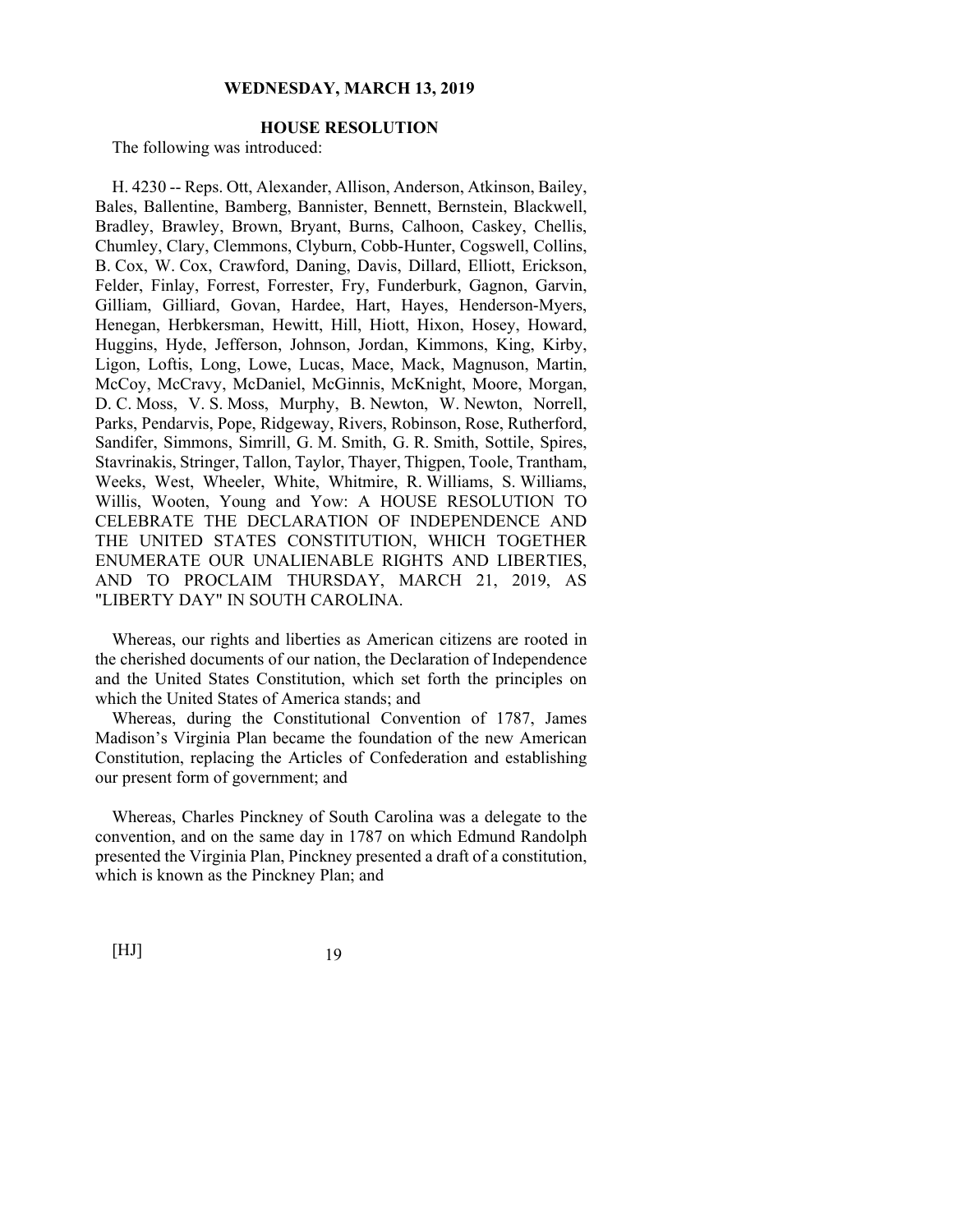Whereas, although the Virginia Plan was made the basis on which the new constitution was ordered, Charles Pinckney's plan is credited with the substance of some thirty-one or thirty-two provisions of the Constitution, and he made valuable suggestions regarding phrasing and matters of detail; and

Whereas, a leading architect of the Constitution, James Madison also served in the United States House of Representatives from 1789 to 1797; and

Whereas, during his time in the United States House of Representatives, James Madison introduced several amendments to the Constitution to safeguard individual rights that became known as the Bill of Rights; and

Whereas, Charles Pinckney later served as the president of the State Convention of 1790 that framed a new constitution for South Carolina. He also served as governor of the State from 1789 to 1792 and from 1796 to 1798, and as a United States senator from 1799 to 1801; and

Whereas, as Americans, we enjoy our freedom and the rule of law through these documents created by our founding fathers; and

Whereas, the rich culture and history of the United States of America can be sustained as long as each succeeding generation maintains an understanding of, and commitment to, the principles of our founding documents; and

Whereas, it is fitting and proper for the members of the South Carolina House of Representatives to pause in their deliberations in recognition of "Liberty Day" and to pay tribute to the remarkable achievements and extraordinary vision of our founding fathers and the rights, privileges, and responsibilities they secured for the citizens of the United States of America. Now, therefore,

Be it resolved by the House of Representatives:

That the members of the South Carolina House of Representatives, by this resolution, celebrate the Declaration of Independence and the United States Constitution, which together enumerate our unalienable rights and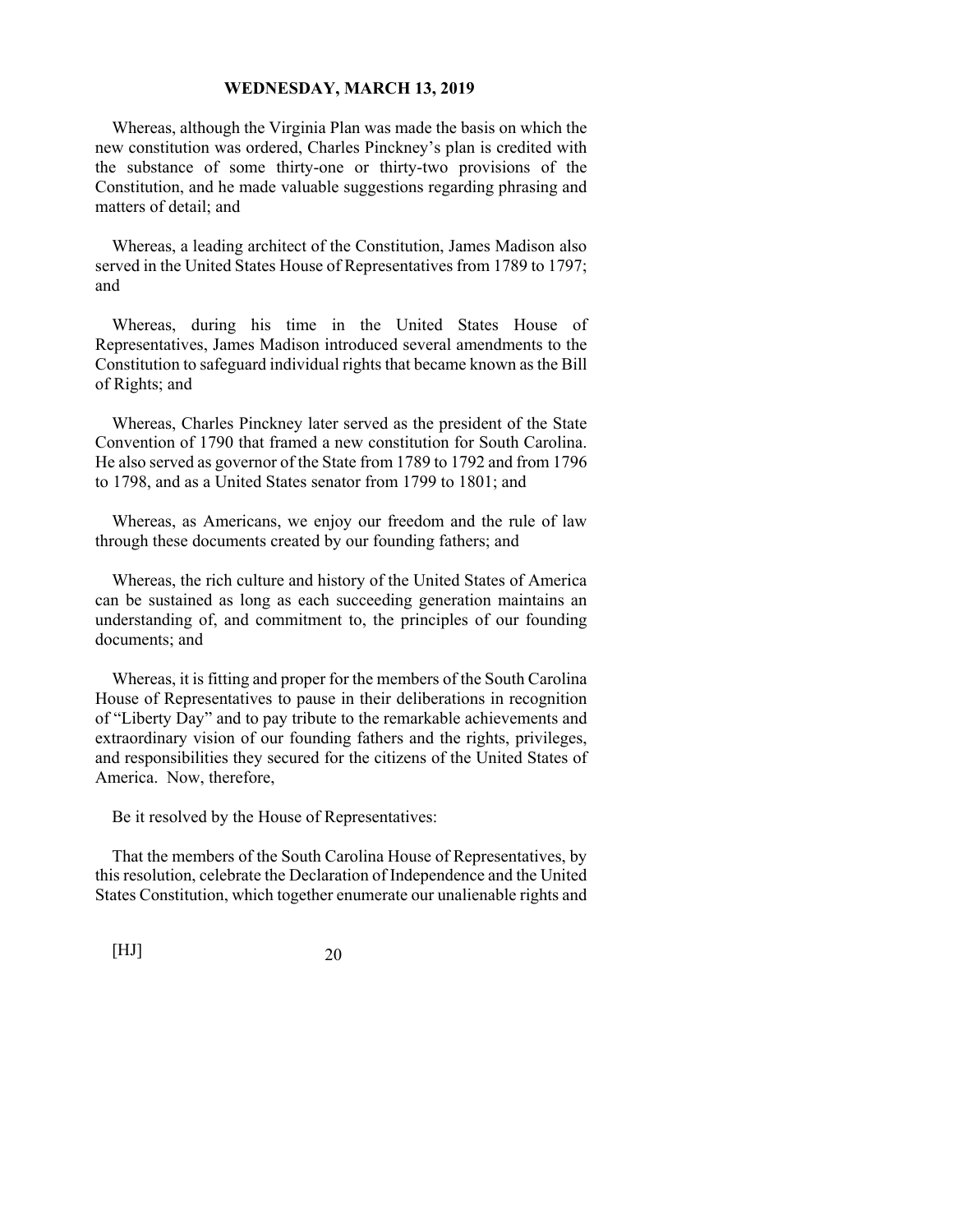liberties, and proclaim Thursday, March 21, 2019, as "Liberty Day" in South Carolina.

The Resolution was adopted.

#### **HOUSE RESOLUTION**

The following was introduced:

H. 4231 -- Rep. Clyburn: A HOUSE RESOLUTION TO EXPRESS THE PROFOUND SORROW OF THE MEMBERS OF THE SOUTH CAROLINA HOUSE OF REPRESENTATIVES UPON THE PASSING OF PHILIP HOWELL, PAST PRESIDENT OF THE AIKEN COUNTY NATIONAL ASSOCIATION FOR THE ADVANCEMENT OF COLORED PEOPLE, AND TO HONOR HIS REMARKABLE COMMITMENT TO THE IDEALS OF EQUALITY AND SERVING THE UNDERSERVED.

The Resolution was adopted.

#### **HOUSE RESOLUTION**

The following was introduced:

H. 4232 -- Reps. Erickson, B. Cox, Alexander, Allison, Anderson, Atkinson, Bailey, Bales, Ballentine, Bamberg, Bannister, Bennett, Bernstein, Blackwell, Bradley, Brawley, Brown, Bryant, Burns, Calhoon, Caskey, Chellis, Chumley, Clary, Clemmons, Clyburn, Cobb-Hunter, Cogswell, Collins, W. Cox, Crawford, Daning, Davis, Dillard, Elliott, Felder, Finlay, Forrest, Forrester, Fry, Funderburk, Gagnon, Garvin, Gilliam, Gilliard, Govan, Hardee, Hart, Hayes, Henderson-Myers, Henegan, Herbkersman, Hewitt, Hill, Hiott, Hixon, Hosey, Howard, Huggins, Hyde, Jefferson, Johnson, Jordan, Kimmons, King, Kirby, Ligon, Loftis, Long, Lowe, Lucas, Mace, Mack, Magnuson, Martin, McCoy, McCravy, McDaniel, McGinnis, McKnight, Moore, Morgan, D. C. Moss, V. S. Moss, Murphy, B. Newton, W. Newton, Norrell, Ott, Parks, Pendarvis, Pope, Ridgeway, Rivers, Robinson, Rose, Rutherford, Sandifer, Simmons, Simrill, G. M. Smith, G. R. Smith, Sottile, Spires, Stavrinakis, Stringer, Tallon, Taylor, Thayer, Thigpen, Toole, Trantham, Weeks, West, Wheeler, White, Whitmire, R. Williams, S. Williams, Willis, Wooten, Young and Yow: A HOUSE RESOLUTION TO RECOGNIZE THAT THE F-35 LIGHTNING II AND F-16 FIGHTING FALCON ARE CRITICAL TO AMERICA'S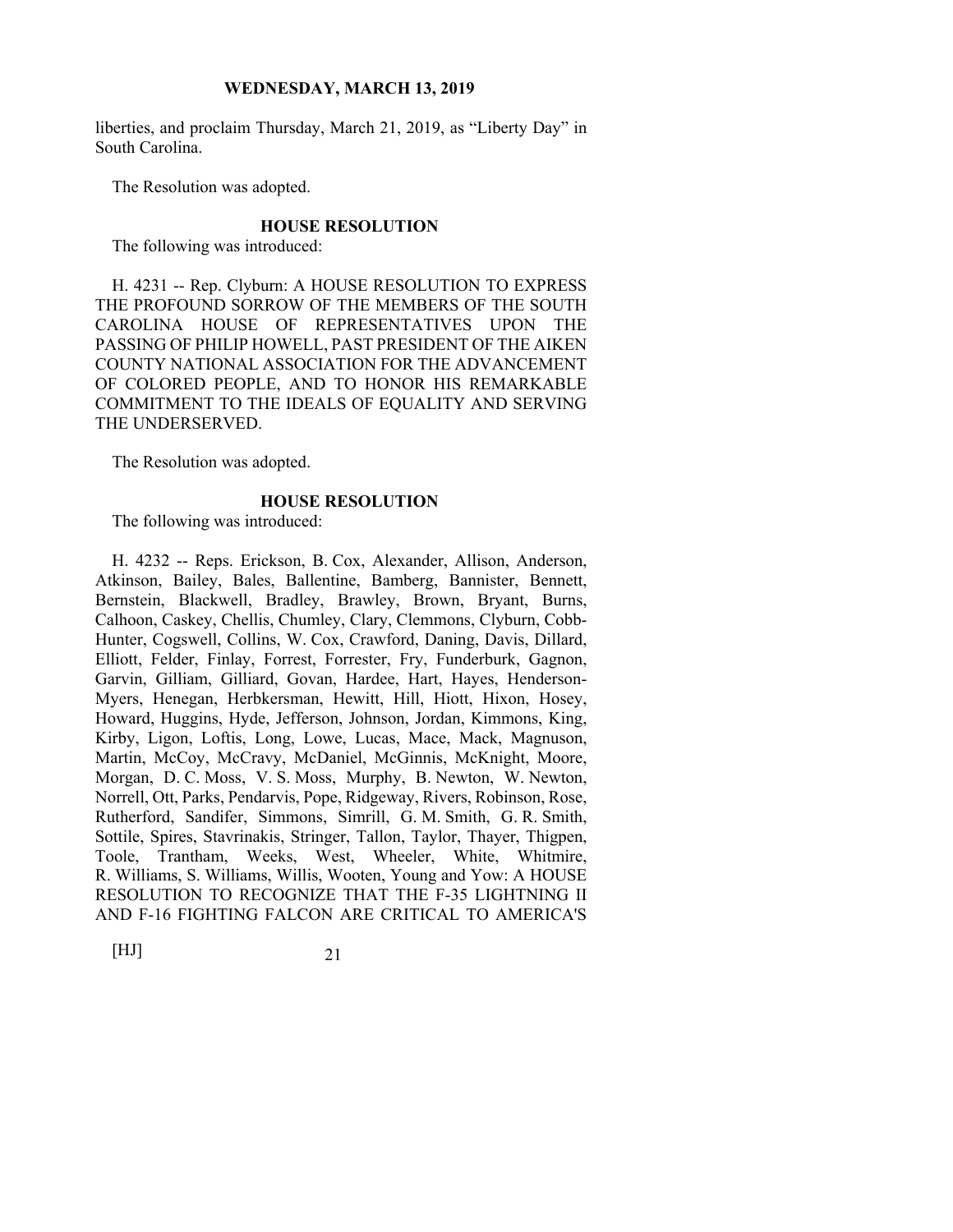SECURITY, AS WELL AS IMPORTANT TO SOUTH CAROLINA, AND TO CALL FOR FULL F-35 FUNDING BY THE UNITED STATES CONGRESS.

The Resolution was adopted.

#### **CONCURRENT RESOLUTION**

The following was introduced:

H. 4233 -- Rep. Stringer: A CONCURRENT RESOLUTION TO REQUEST THE DEPARTMENT OF TRANSPORTATION NAME THE INTERSECTION LOCATED AT THE JUNCTION OF SOUTH CAROLINA HIGHWAY 14 AND FEWS CHAPEL ROAD IN GREENVILLE COUNTY "WILLIAM 'BUD' TURNER MEMORIAL INTERSECTION" AND ERECT APPROPRIATE MARKERS OR SIGNS AT THIS INTERSECTION CONTAINING THESE WORDS.

The Concurrent Resolution was ordered referred to the Committee on Invitations and Memorial Resolutions.

### **CONCURRENT RESOLUTION**

The following was introduced:

H. 4234 -- Rep. Lucas: A CONCURRENT RESOLUTION TO WELCOME TO THE PALMETTO STATE THE HONORABLE GUDRUN YNGVADOTTIR, INTERNATIONAL PRESIDENT OF LIONS CLUBS INTERNATIONAL, ON THE OCCASION OF THE 95TH ANNUAL SOUTH CAROLINA LIONS MULTIPLE DISTRICT 32 STATE CONVENTION AND TO HONOR THE LIONS CLUBS FOR THEIR MANY YEARS OF COMMUNITY SERVICE.

The Concurrent Resolution was agreed to and ordered sent to the Senate.

### **CONCURRENT RESOLUTION**

The following was introduced:

H. 4235 -- Rep. Yow: A CONCURRENT RESOLUTION TO REQUEST THE DEPARTMENT OF TRANSPORTATION NAME THE BRIDGE LOCATED ON HIGHWAY 1 APPROXIMATELY FOUR MILES OUTSIDE THE TOWN OF MCBEE "SERGEANT DARRYL QUICK MEMORIAL BRIDGE" AND ERECT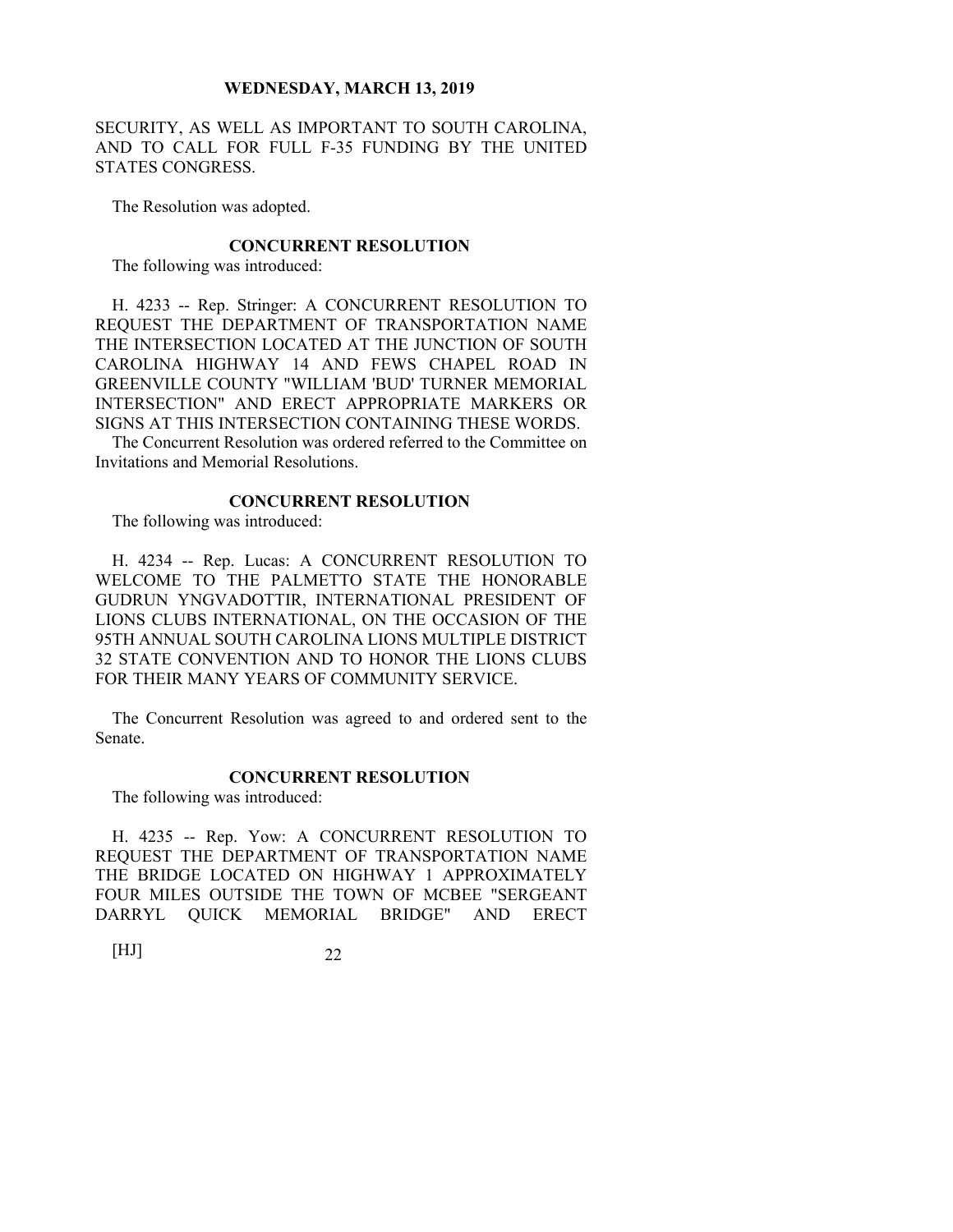APPROPRIATE MARKERS OR SIGNS AT THIS LOCATION CONTAINING THIS DESIGNATION.

The Concurrent Resolution was ordered referred to the Committee on Invitations and Memorial Resolutions.

### **CONCURRENT RESOLUTION**

The following was introduced:

H. 4236 -- Rep. Alexander: A CONCURRENT RESOLUTION TO REQUEST THE DEPARTMENT OF TRANSPORTATION NAME THE PORTION OF COIT STREET IN THE CITY OF FLORENCE FROM ITS INTERSECTION WITH SUMTER STREET TO ITS INTERSECTION WITH DARLINGTON STREET "REVEREND DR. WILLIAM EDWARD CHANEY WAY" AND ERECT APPROPRIATE MARKERS OR SIGNS ALONG THIS PORTION OF HIGHWAY CONTAINING THIS DESIGNATION.

The Concurrent Resolution was ordered referred to the Committee on Invitations and Memorial Resolutions.

### **CONCURRENT RESOLUTION**

The following was introduced:

H. 4237 -- Reps. Henegan, Alexander, Allison, Anderson, Atkinson, Bailey, Bales, Ballentine, Bamberg, Bannister, Bennett, Bernstein, Blackwell, Bradley, Brawley, Brown, Bryant, Burns, Calhoon, Caskey, Chellis, Chumley, Clary, Clemmons, Clyburn, Cobb-Hunter, Cogswell, Collins, B. Cox, W. Cox, Crawford, Daning, Davis, Dillard, Elliott, Erickson, Felder, Finlay, Forrest, Forrester, Fry, Funderburk, Gagnon, Garvin, Gilliam, Gilliard, Govan, Hardee, Hart, Hayes, Henderson-Myers, Herbkersman, Hewitt, Hill, Hiott, Hixon, Hosey, Howard, Huggins, Hyde, Jefferson, Johnson, Jordan, Kimmons, King, Kirby, Ligon, Loftis, Long, Lowe, Lucas, Mace, Mack, Magnuson, Martin, McCoy, McCravy, McDaniel, McGinnis, McKnight, Moore, Morgan, D. C. Moss, V. S. Moss, Murphy, B. Newton, W. Newton, Norrell, Ott, Parks, Pendarvis, Pope, Ridgeway, Rivers, Robinson, Rose, Rutherford, Sandifer, Simmons, Simrill, G. M. Smith, G. R. Smith, Sottile, Spires, Stavrinakis, Stringer, Tallon, Taylor, Thayer, Thigpen, Toole, Trantham, Weeks, West, Wheeler, White, Whitmire, R. Williams, S. Williams, Willis, Wooten, Young and Yow: A CONCURRENT RESOLUTION TO RECOGNIZE AND CELEBRATE THE 107TH ANNIVERSARY OF GIRL SCOUTS OF THE UNITED STATES OF AMERICA AND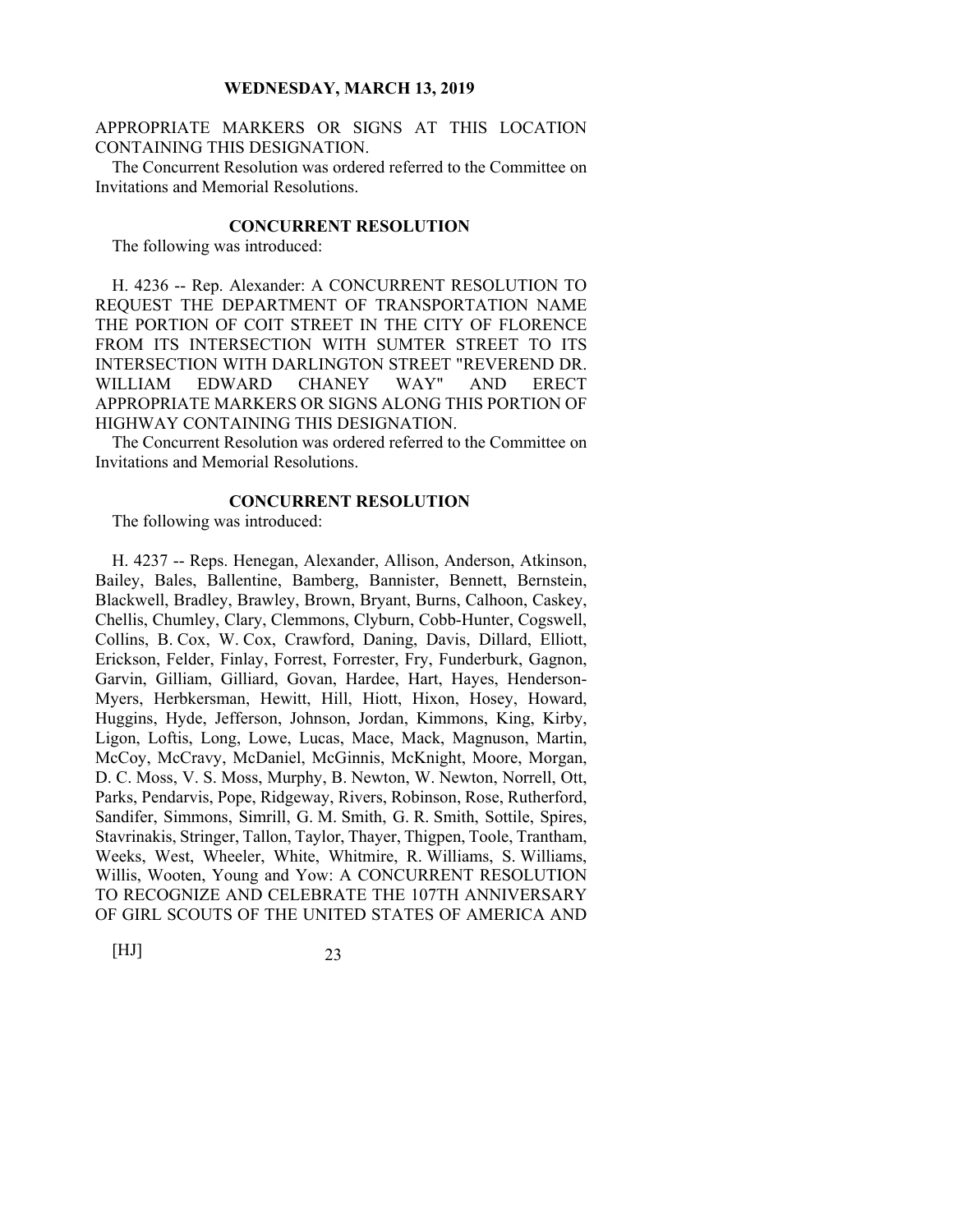TO HONOR GIRL SCOUTS OF EASTERN SOUTH CAROLINA, GIRL SCOUTS OF SOUTH CAROLINA, MOUNTAINS TO MIDLANDS, AND THE GIRL SCOUT MOVEMENT FOR PROVIDING GIRLS WITH A SAFE, INCLUSIVE, ALL-GIRL SPACE TO ENHANCE THEIR SKILLS AND DEVELOP LEADERSHIP ABILITIES BY DECLARING THE WEEK OF MARCH 10, 2019, TO BE "GIRL SCOUTS' WEEK".

Whereas, the year 2019 marks the  $107<sup>th</sup>$  anniversary of Girl Scouts of the United States of America, the largest and most successful leadership program for girls in the world; and

Whereas, Girl Scout unleashes the G.I.R.L. (Go-getter, Innovator, Risk-taker, Leader) in every girl, preparing her for a lifetime of leadership; and

Whereas, Girl Scouts combine time-tested, research-backed methods with exciting, modern programming that speaks to today's girls and is designed to cater to the strengths of girls' leadership development; and

Whereas, Girl Scouts offer girls twenty-first century programming in science, technology, engineering, and math (STEM), the outdoors, entrepreneurship, and beyond, helping girls develop invaluable life skills and take the lead early and often; and

Whereas, as the world's premier leadership development organization for girls, Girl Scouts welcome girls of all backgrounds and interest who want to develop the courage, confidence, and character to make the world a better place; and

Whereas, research shows that girls learn best in an all-girl, girl-led environment in which their specific needs are addressed and met; and

Whereas, the Girl Scout Gold Award, the highest and most prestigious award in Girl Scouting, calls on Girls Scouts in grades nine through twelve to take on projects that have a measurable and sustainable impact on a community by first assessing a need, designing a solution, completing a project, and inspiring others to sustain it; and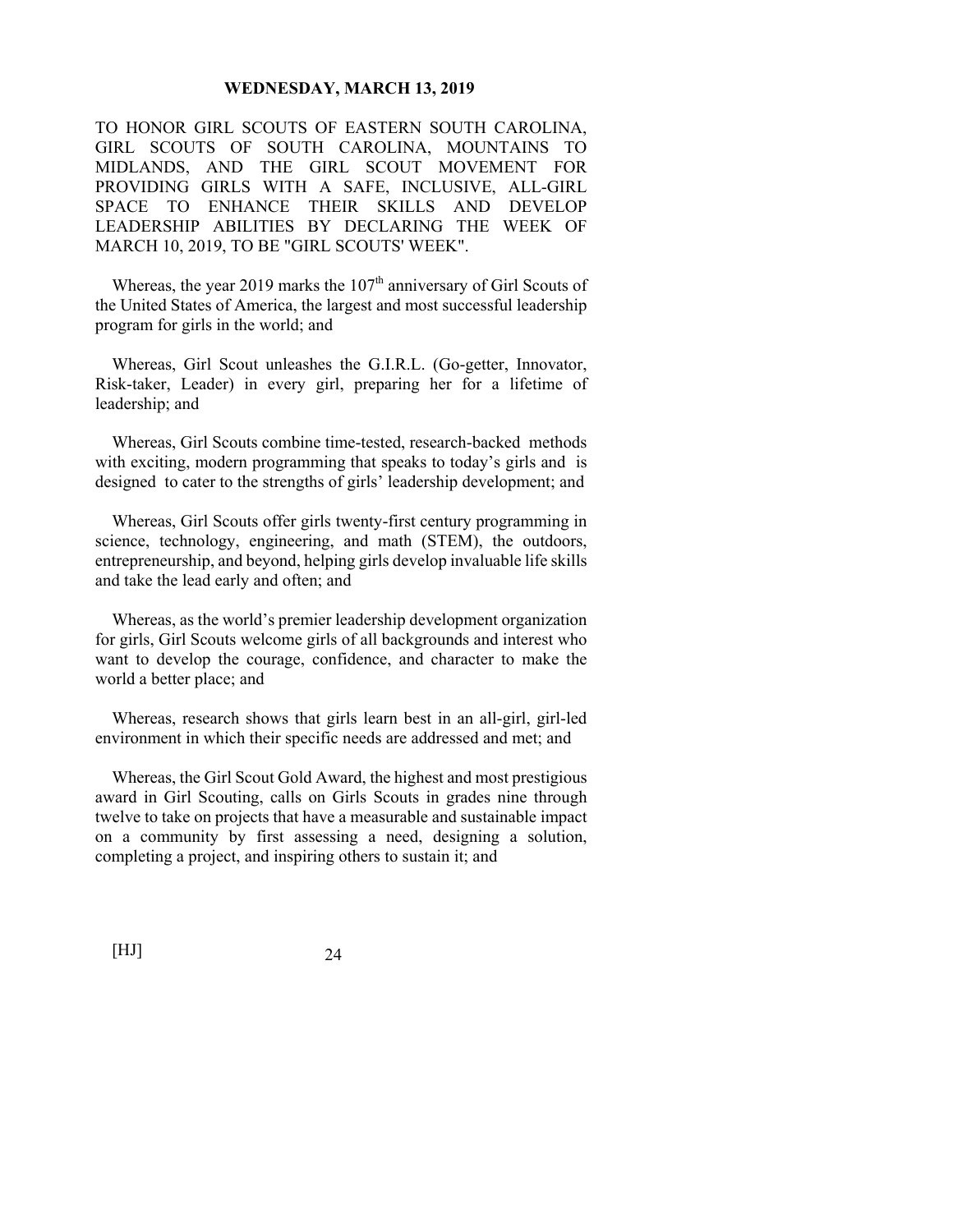Whereas, with more than one hundred years of experience, Girl Scouts brings a wealth of knowledge to programs that deliver girls cornerstone experiences with benefits that last a lifetime; and

Whereas, today, more than fifty million women are Girl Scout alums and 2.6 million girls and adults are current members. Now, therefore,

Be it resolved by the House of Representatives, the Senate concurring:

That the members of the General Assembly, by this resolution, recognize and celebrate the 107<sup>th</sup> anniversary of Girl Scouts of the United States of America and honor Girl Scouts of Eastern South Carolina, Girl Scouts of South Carolina, Mountains to Midlands, and the Girl Scout Movement for providing girls with a safe, inclusive, all-girl space to enhance their skills and develop leadership abilities by declaring the week of March 10, 2019, to be "Girl Scouts' Week".

Be it further resolved that a copy of this resolution be presented to Girl Scouts of South Carolina, Mountains to Midlands, and Girl Scouts of Eastern South Carolina.

The Concurrent Resolution was agreed to and ordered sent to the Senate.

### **CONCURRENT RESOLUTION**

The Senate sent to the House the following:

S. 478 -- Senator Shealy: A CONCURRENT RESOLUTION TO RECOGNIZE TUESDAY, APRIL 16, 2019, AS "DONOR DAY" IN SOUTH CAROLINA; TO HONOR ALL THOSE WHO HAVE MADE THE DECISION TO GIVE THE GIFT OF LIFE; TO FOCUS ATTENTION ON THE EXTREME NEED FOR ORGAN, EYE, AND TISSUE DONATION; AND TO ENCOURAGE ALL RESIDENTS TO TAKE ACTION AND SIGN UP ON SOUTH CAROLINA'S ORGAN AND TISSUE DONOR REGISTRY AT THEIR LOCAL SOUTH CAROLINA DEPARTMENT OF MOTOR VEHICLES OFFICE OR AT DONATE LIFE SOUTH CAROLINA'S WEBSITE.

The Concurrent Resolution was agreed to and ordered returned to the Senate with concurrence.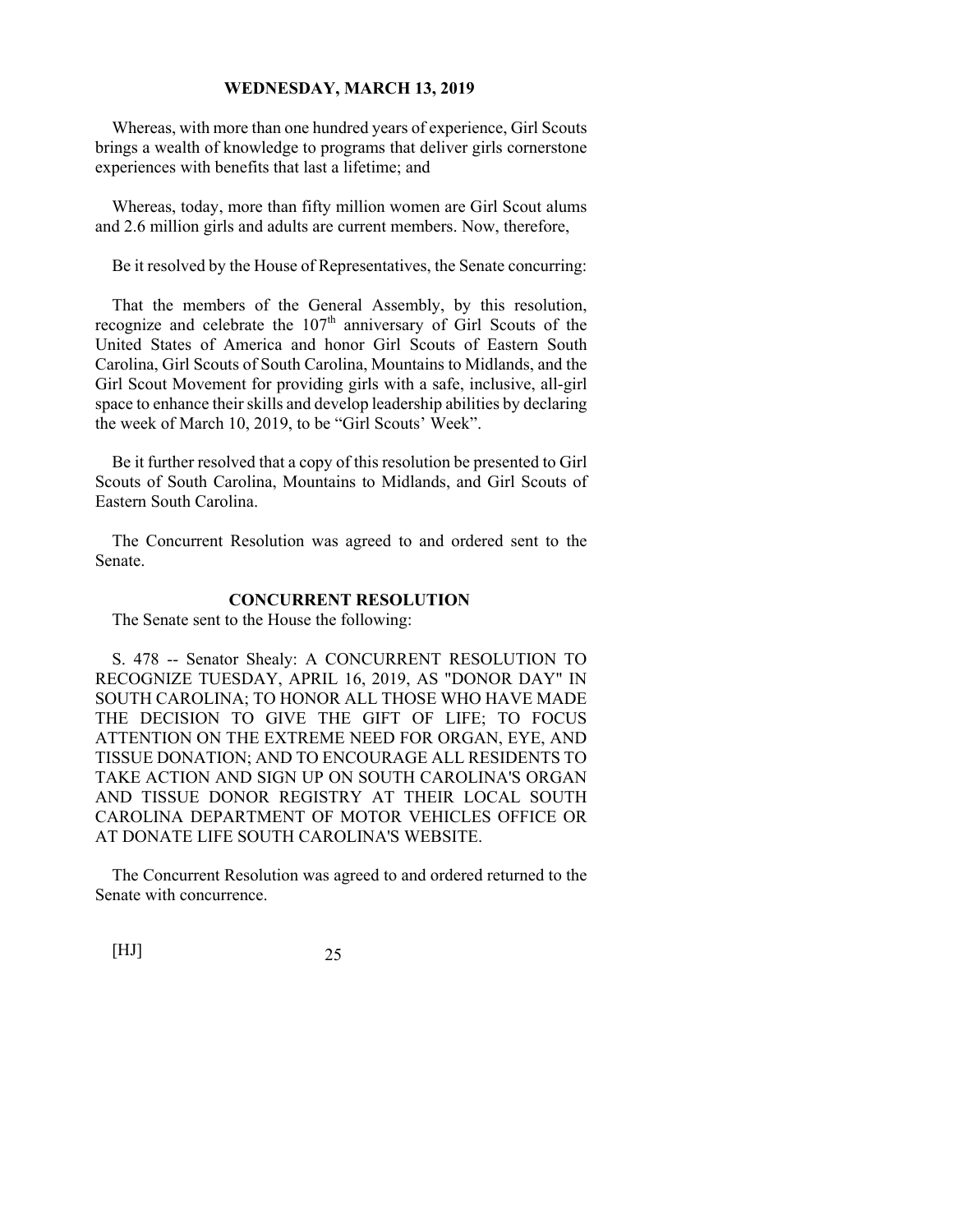### **INTRODUCTION OF BILLS**

The following Bills were introduced, read the first time, and referred to appropriate committees:

H. 4238 -- Reps. Loftis, Burns, Chumley, Magnuson, Elliott, Anderson, Kirby, Henderson-Myers, R. Williams, Jefferson, Spires, Bennett, G. R. Smith, Stringer and Toole: A BILL TO AMEND THE CODE OF LAWS OF SOUTH CAROLINA, 1976, BY ADDING SECTION 6-11-337 SO AS TO PROVIDE THAT AFTER THE EFFECTIVE DATE OF THIS SECTION, THE GOVERNING BODIES OF SPECIAL PURPOSE AND PUBLIC SERVICE DISTRICTS IN THIS STATE MUST BE COMPOSED OF NO LESS THAN FIVE MEMBERS.

Referred to Committee on Labor, Commerce and Industry

H. 4239 -- Rep. Hewitt: A BILL TO AMEND SECTION 50-5-715, CODE OF LAWS OF SOUTH CAROLINA, 1976, RELATING TO TRAWLING RESTRICTION AREAS WITHIN THE GENERAL TRAWLING ZONE, SO AS TO PROVIDE THAT A CERTAIN AREA IS CLOSED TO TRAWLING FROM MAY FIRST THROUGH SEPTEMBER FIFTEENTH AND TO REMOVE LANGUAGE CONCERNING THIS AREA.

Referred to Committee on Agriculture, Natural Resources and Environmental Affairs

H. 4240 -- Rep. Toole: A BILL TO AMEND SECTION 2-17-15, CODE OF LAWS OF SOUTH CAROLINA, 1976, RELATING TO PERSONS PROHIBITED FROM SERVING AS LOBBYISTS, SO AS TO INCREASE THE WAITING PERIOD FROM ONE TO FIVE YEARS DURING WHICH THESE PERSONS MAY NOT SERVE AS A LOBBYIST AFTER LEAVING PUBLIC OFFICE, AND TO CONFORM THE APPLICABLE DATES OF THESE PERSONS' ELECTION OR APPOINTMENT TO PUBLIC OFFICE OR SERVICE.

Referred to Committee on Judiciary

H. 4241 -- Reps. Martin and Atkinson: A BILL TO AMEND SECTION 12-6-1140, AS AMENDED, CODE OF LAWS OF SOUTH CAROLINA, 1976, RELATING TO DEDUCTIONS FROM INDIVIDUAL TAXABLE INCOME, SO AS TO REQUIRE A MEMBER OF THE STATE GUARD TO COMPLETE A MINIMUM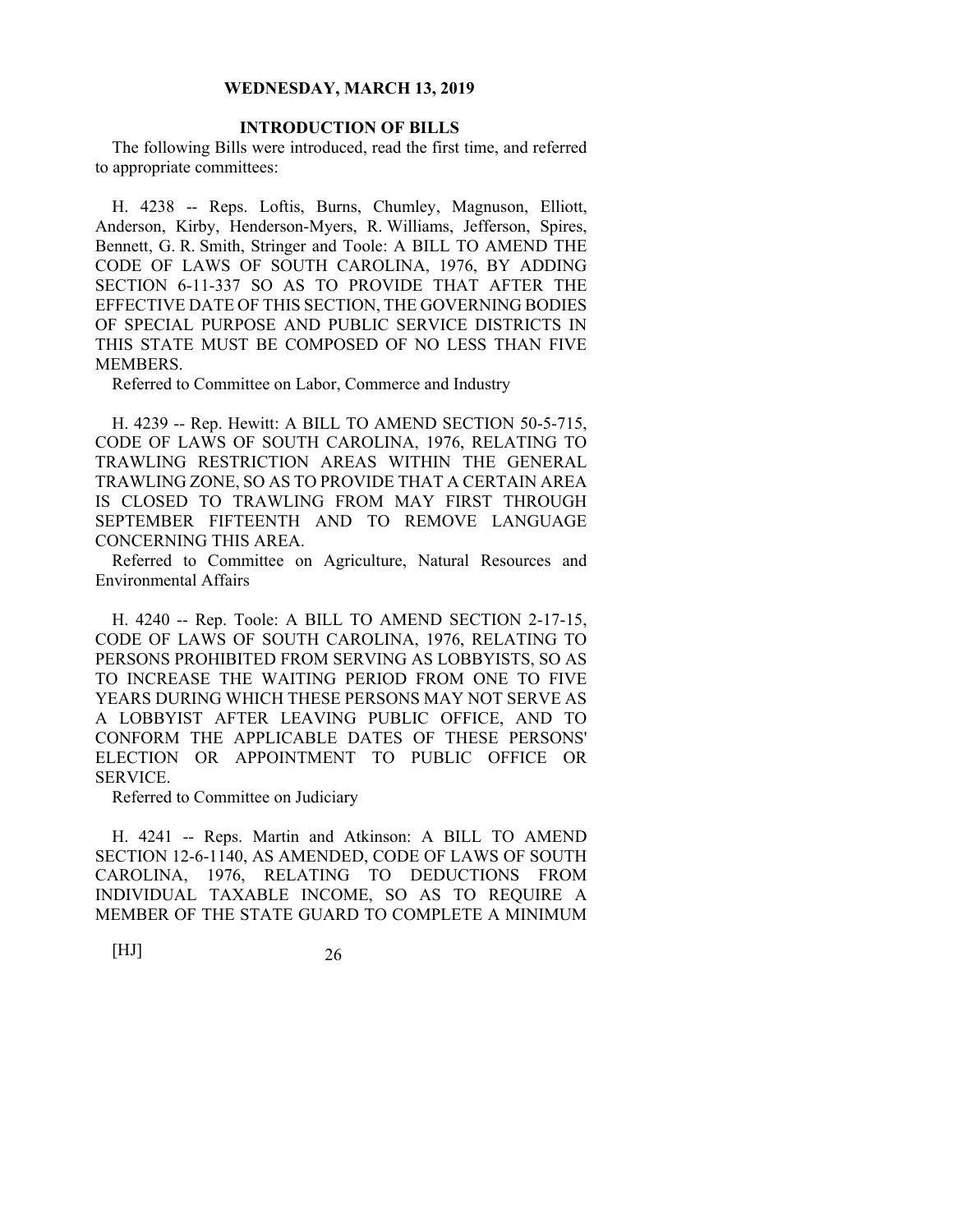OF ONE HUNDRED NINETY-TWO HOURS OF TRAINING OR DRILL EACH YEAR IN ORDER TO QUALIFY FOR THE DEDUCTION.

Referred to Committee on Ways and Means

H. 4242 -- Reps. Ott, McCoy, Cobb-Hunter, Herbkersman, Taylor and Stavrinakis: A BILL TO AMEND THE CODE OF LAWS OF SOUTH CAROLINA, 1976, BY ADDING CHAPTER 36 TO TITLE 2 SO AS TO CREATE THE "SOUTH CAROLINA RACING STUDY COMMITTEE" TO EXAMINE ISSUES RELATED TO REGULATING AND ENCOURAGING ALL FORMS OF RACING PRESENT IN THIS STATE OR WHICH MAY BE PRESENT IN THE FUTURE, TO PROVIDE FOR THE MEMBERSHIP, DUTIES, STAFFING, AND RESPONSIBILITIES OF THE STUDY COMMITTEE, AND TO PROVIDE THAT THE STUDY COMMITTEE SHALL SUBMIT ITS FIRST REPORT TO THE CHAIRMAN OF THE HOUSE OF REPRESENTATIVES AND SENATE JUDICIARY COMMITTEES RESPECTIVELY, AND TO THE HOUSE OF REPRESENTATIVES AND SENATE AS A WHOLE, TOGETHER WITH ITS RECOMMENDATIONS, INCLUDING ANY RECOMMENDED CHANGES IN STATE LAW, ON OR BEFORE JULY 1, 2020, AND ANNUALLY AFTER THAT IN THE SAME MANNER ON OR BEFORE JULY FIRST.

Referred to Committee on Judiciary

H. 4243 -- Reps. Simrill, Lucas, Pope, G. M. Smith, Rutherford, King, Felder, Bryant, D. C. Moss, B. Newton, Ligon and V. S. Moss: A BILL TO AMEND SECTION 12-6-3360, CODE OF LAWS OF SOUTH CAROLINA, 1976, RELATING TO THE JOB TAX CREDIT, SO AS TO PROVIDE FOR A PROFESSIONAL SPORTS TEAM; TO AMEND SECTION 4-9-30, RELATING TO THE DESIGNATION OF POWERS UNDER THE ALTERNATE FORMS OF GOVERNMENT, SO AS TO PROHIBIT THE LEVY OF COUNTY LICENSE FEES AND TAXES ON A PROFESSIONAL SPORTS TEAM; TO AMEND SECTION 5-7-30, RELATING TO POWERS OF A MUNICIPALITY, SO AS TO PROHIBIT THE LEVY OF A BUSINESS LICENSE TAX ON A PROFESSIONAL SPORTS TEAM; AND BY ADDING SECTION 5-3-20 SO AS TO PROVIDE THAT THE REAL PROPERTY OWNED BY A PROFESSIONAL SPORTS TEAM MAY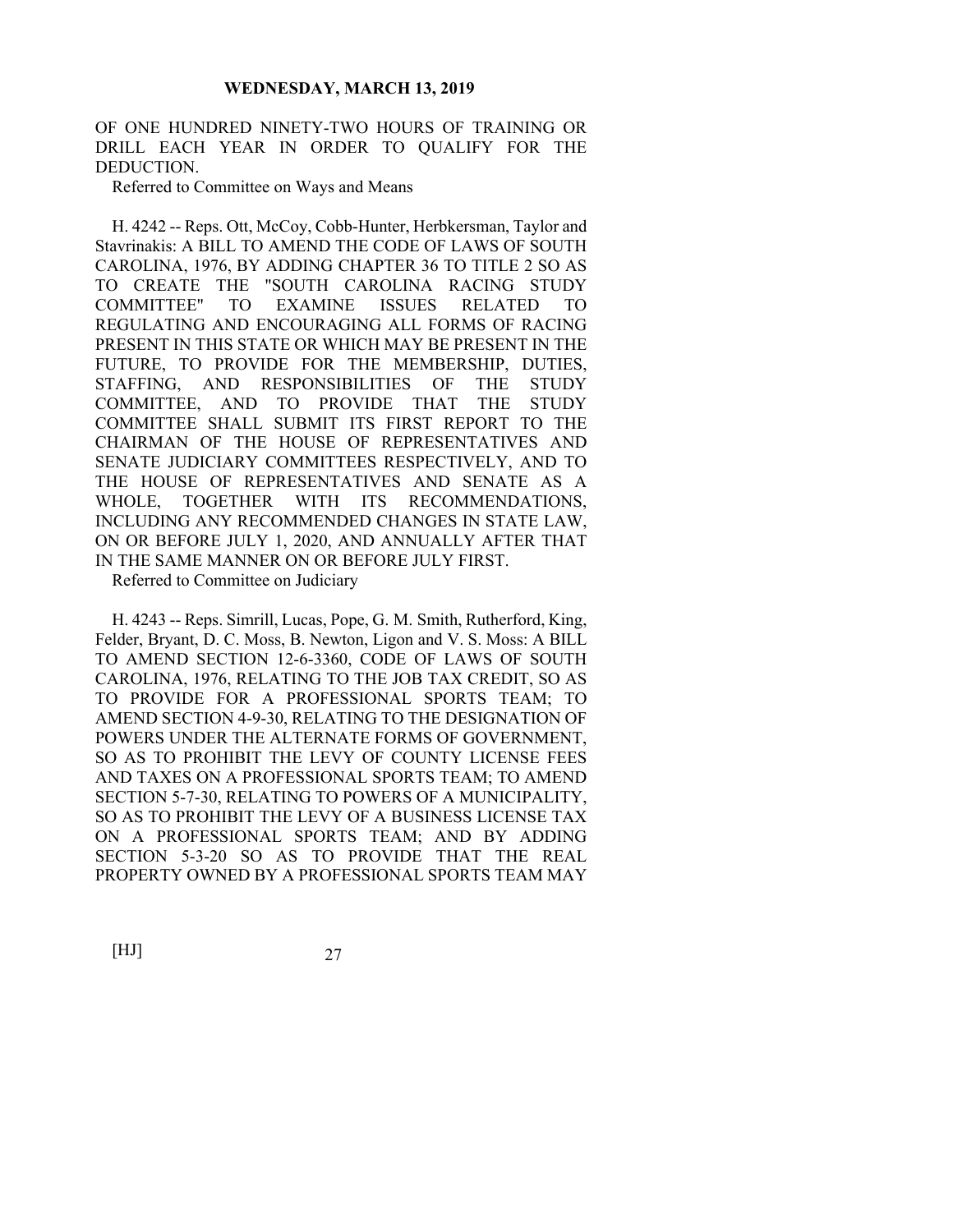### NOT BE ANNEXED BY A MUNICIPALITY WITHOUT PRIOR WRITTEN CONSENT OF THE PROFESSIONAL SPORTS TEAM. Referred to Committee on Ways and Means

H. 4244 -- Rep. Sandifer: A BILL TO AMEND SECTION 38-78-20, CODE OF LAWS OF SOUTH CAROLINA, 1976, RELATING TO DEFINITIONS APPLICABLE TO SERVICE CONTRACTS, SO AS TO EXPAND THE DEFINITION OF "SERVICE CONTRACT" AND "WARRANTY" AND TO DEFINE THE TERMS "ROAD HAZARD", "THEFT PROTECTION PROGRAM", AND "THEFT PROTECTION PROGRAM WARRANTY"; TO AMEND SECTION 38-78-30, RELATING TO SERVICE CONTRACT REQUIREMENTS, SO AS TO EXCLUDE A SERVICE CONTRACT PROVIDER THAT INSURES THEIR OBLIGATIONS UNDER A REIMBURSEMENT INSURANCE POLICY FROM THE FINANCIAL STATEMENT REQUIREMENT FOR REGISTRATION WITH THE DIRECTOR OF THE DEPARTMENT OF INSURANCE; AND TO AMEND SECTION 38-78-50, RELATING TO REQUIRED PROVISIONS IN SERVICE CONTRACTS, SO AS TO REQUIRE A CERTAIN DISCLOSURE. Referred to Committee on Labor, Commerce and Industry

H. 4245 -- Reps. Ligon, Kirby, Ott, Hewitt, Atkinson, Hiott, Hixon and Pope: A BILL TO AMEND THE CODE OF LAWS OF SOUTH CAROLINA, 1976, BY ADDING ARTICLE 5 TO CHAPTER 17, TITLE 47 SO AS TO PROVIDE IT IS UNLAWFUL TO ADVERTISE, SELL, LABEL, OR MISREPRESENT AS "MEAT" OR "CLEAN MEAT" ALL OR PART OF A CARCASS THAT IS CELL-CULTURED MEAT/PROTEIN, OR IS NOT DERIVED FROM HARVESTED PRODUCTION LIVESTOCK OR POULTRY, AND TO PROVIDE A PENALTY.

Referred to Committee on Agriculture, Natural Resources and Environmental Affairs

H. 4246 -- Reps. Sandifer and Thayer: A BILL TO AMEND ACT 60 OF 2017, RELATING TO CRIMINAL BACKGROUND CHECKS BY THE REAL ESTATE COMMISSION, SO AS TO CHANGE THE TIME EFFECTIVE DATE TO JULY 1, 2020.

Referred to Committee on Labor, Commerce and Industry

H. 4247 -- Reps. Jefferson, King, Bernstein, Parks, Alexander, Thigpen, McDaniel, Cobb-Hunter, R. Williams and Ridgeway: A BILL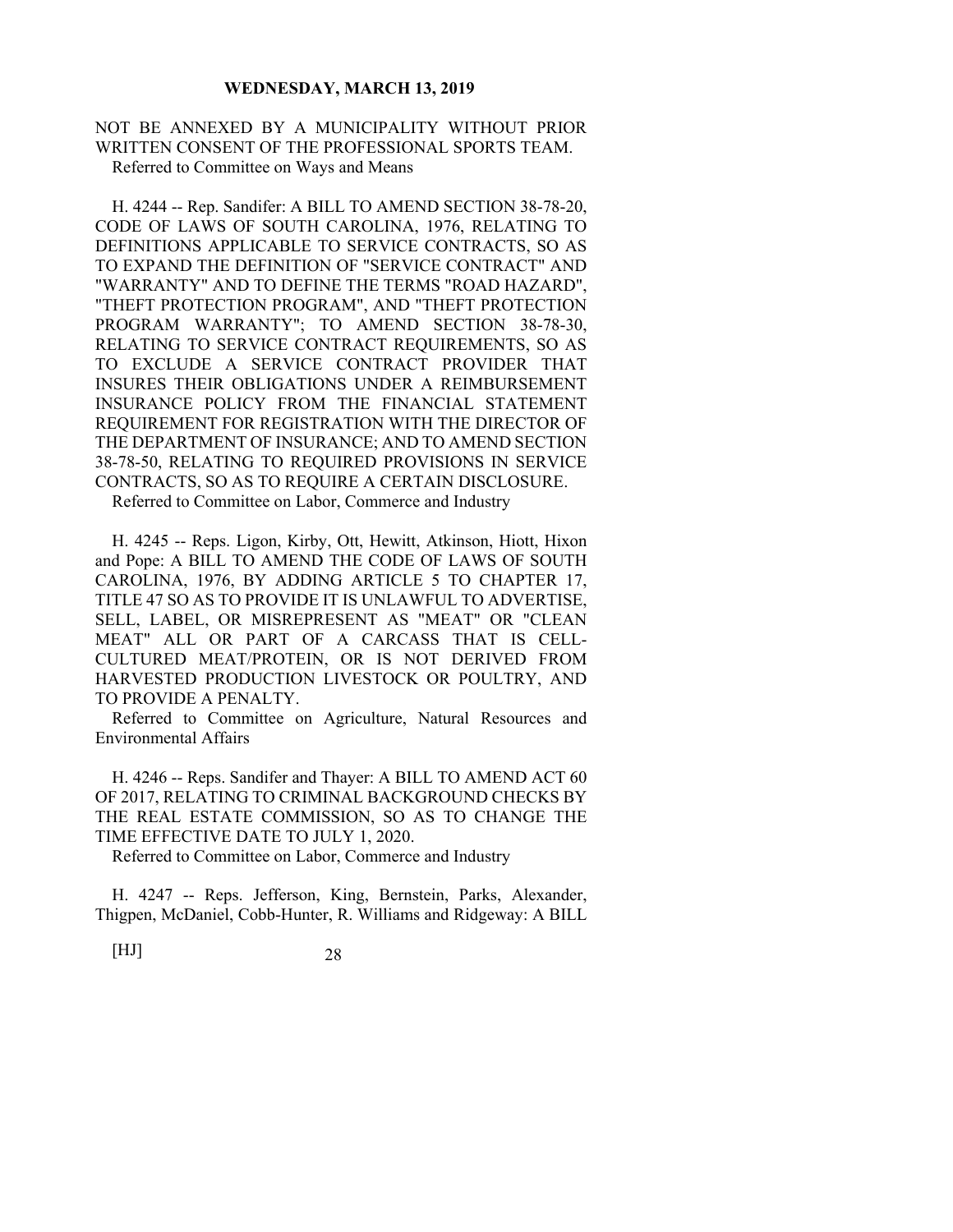TO AMEND THE CODE OF LAWS OF SOUTH CAROLINA, 1976, BY ADDING SECTION 53-3-250 SO AS TO DESIGNATE THE MONTH OF JUNE OF EACH YEAR AS "GUN VIOLENCE AWARENESS MONTH".

Referred to Committee on Invitations and Memorial Resolutions

S. 359 -- Senators Gambrell, Johnson, Senn, Grooms, Cromer and Scott: A BILL TO AMEND THE CODE OF LAWS OF SOUTH CAROLINA, 1976, BY ADDING ARTICLE 21 TO CHAPTER 71, TITLE 38 SO AS TO ESTABLISH A LICENSE REQUIREMENT FOR PHARMACY BENEFITS MANAGERS, TO PROHIBIT A PHARMACY BENEFITS MANAGER FROM RESTRICTING OR PENALIZING A PHARMACY FROM DISCLOSING CERTAIN INFORMATION, TO PROHIBIT A PHARMACY BENEFITS MANAGER FROM UNDERTAKING CERTAIN ACTIONS, TO SET CERTAIN REQUIREMENTS FOR A MAXIMUM ALLOWABLE COST LIST, AND TO AUTHORIZE THE DIRECTOR OF THE DEPARTMENT OF INSURANCE TO ENFORCE THE PROVISIONS OF THIS ARTICLE; TO AMEND SECTION 38-2-10, AS AMENDED, RELATING TO ADMINISTRATIVE PENALTIES, SO AS TO APPLY CERTAIN ADMINISTRATIVE PENALTIES TO PHARMACY BENEFITS MANAGERS; TO AMEND SECTION 38- 71-1810, RELATING TO PHARMACY AUDIT RIGHTS, SO AS TO ALLOW A PHARMACY TO SUBMIT RECORDS IN AN ELECTRONIC FORMAT OR BY CERTIFIED MAIL AND TO PROHIBIT CERTAIN ERRORS FROM SERVING AS THE SOLE BASIS OF THE REJECTION OF A CLAIM; AND TO REPEAL ARTICLE 20 OF CHAPTER 71, TITLE 38 RELATING TO PHARMACY BENEFIT MANAGERS.

Referred to Committee on Labor, Commerce and Industry

### **RETURNED WITH CONCURRENCE**

The Senate returned to the House with concurrence the following:

H. 4188 -- Reps. Gagnon, West, Alexander, Allison, Anderson, Atkinson, Bailey, Bales, Ballentine, Bamberg, Bannister, Bennett, Bernstein, Blackwell, Bradley, Brawley, Brown, Bryant, Burns, Calhoon, Caskey, Chellis, Chumley, Clary, Clemmons, Clyburn, Cobb-Hunter, Cogswell, Collins, B. Cox, W. Cox, Crawford, Daning, Davis, Dillard, Elliott, Erickson, Felder, Finlay, Forrest, Forrester, Fry, Funderburk, Garvin, Gilliam, Gilliard, Govan, Hardee, Hart, Hayes,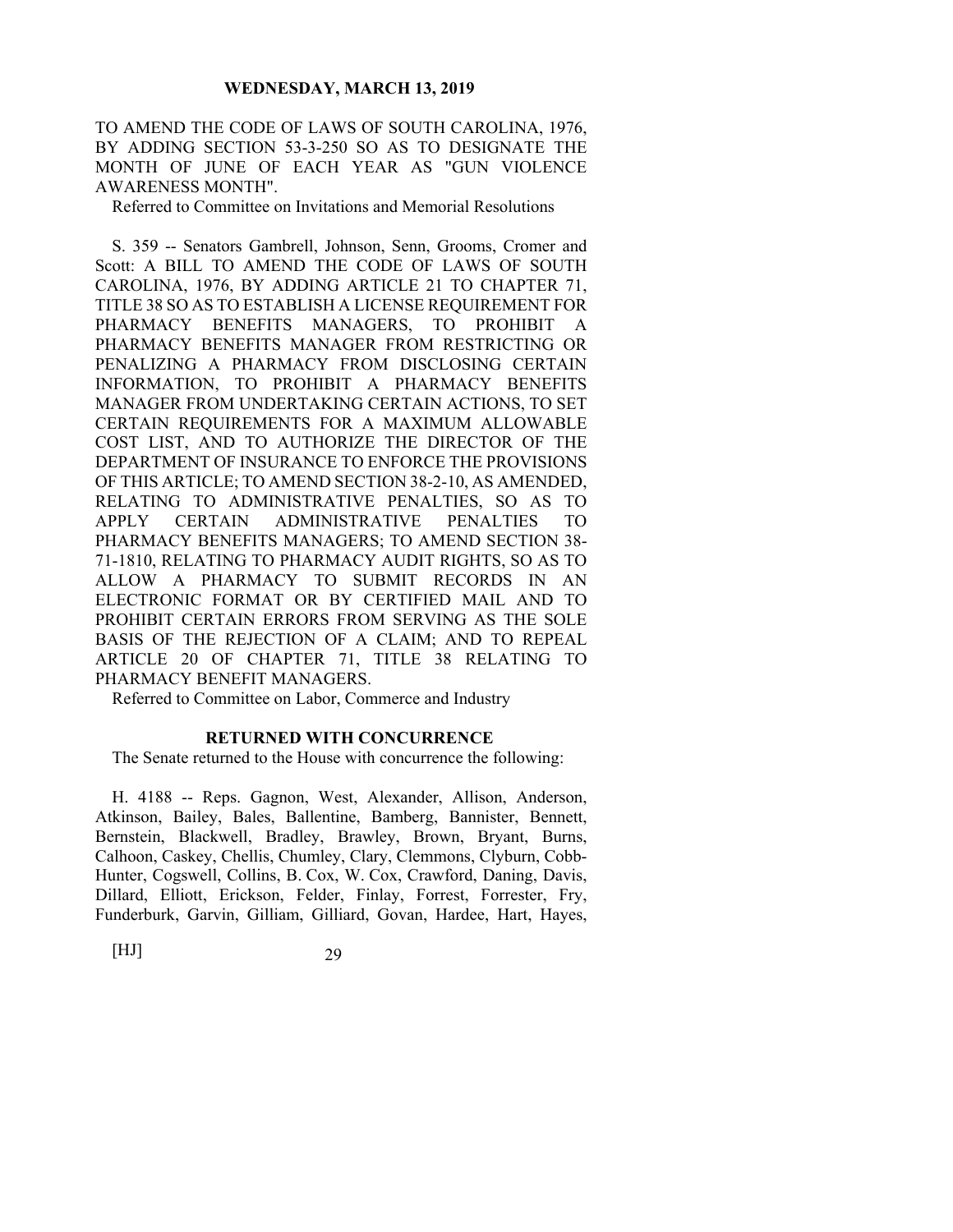Henderson-Myers, Henegan, Herbkersman, Hewitt, Hill, Hiott, Hixon, Hosey, Howard, Huggins, Hyde, Jefferson, Johnson, Jordan, Kimmons, King, Kirby, Ligon, Loftis, Long, Lowe, Lucas, Mace, Mack, Magnuson, Martin, McCoy, McCravy, McDaniel, McGinnis, McKnight, Moore, Morgan, D. C. Moss, V. S. Moss, Murphy, B. Newton, W. Newton, Norrell, Ott, Parks, Pendarvis, Pope, Ridgeway, Rivers, Robinson, Rose, Rutherford, Sandifer, Simmons, Simrill, G. M. Smith, G. R. Smith, Sottile, Spires, Stavrinakis, Stringer, Tallon, Taylor, Thayer, Thigpen, Toole, Trantham, Weeks, Wheeler, White, Whitmire, R. Williams, S. Williams, Willis, Wooten, Young and Yow: A CONCURRENT RESOLUTION TO RECOGNIZE AND HONOR CHANDLER SMALLEY FOR AN EXTRAORDINARY SEASON AND TO CONGRATULATE HIM FOR WINNING THE 2019 SOUTH CAROLINA HIGH SCHOOL LEAGUE CLASS AA/A INDIVIDUAL STATE CHAMPIONSHIP TITLE.

Rep. HIOTT moved that the House do now adjourn to next meet Tuesday, March 19, at noon, which was agreed to.

#### **ADJOURNMENT**

At 11:50 a.m. the House in accordance with the motion of Rep. HIOTT adjourned to meet at 12:00 noon Tuesday, March 19.

\*\*\*